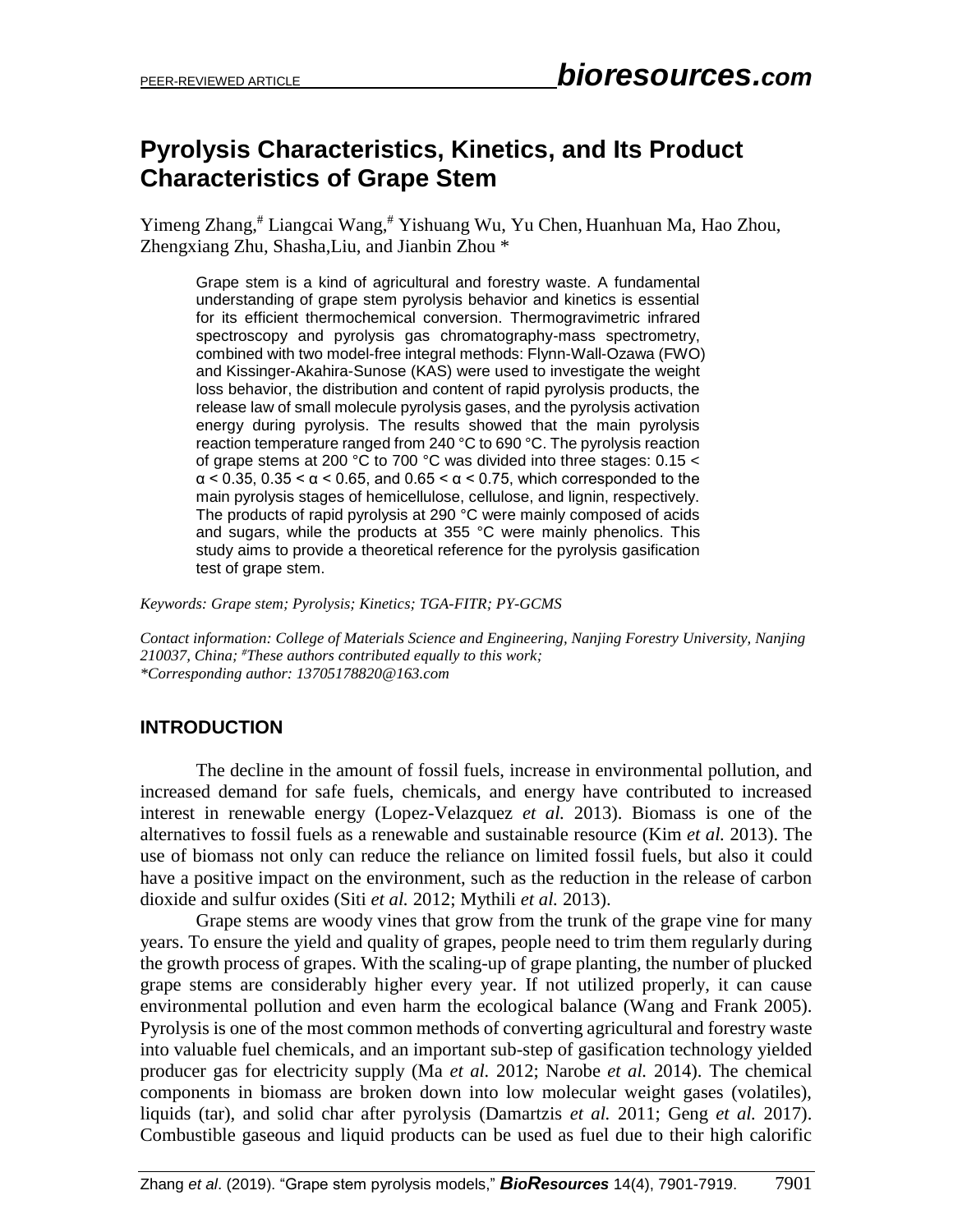value. The biochar produced can be used to prepare activated carbon, mechanical carbon, and carbon-based fertilizers. Therefore, research on the pyrolysis process of agricultural and forestry waste will help to better explain its pyrolysis mechanism and improve its performance as biofuels, chemical products, and biological materials (Lopez-Velazquez *et al.* 2013). However, the properties of biomass significantly affect heat transfer and reaction rates, resulting in large variations in optimal operating conditions (Hani *et al.* 2012; Lopez-Velazquez *et al.* 2013).

Thermogravimetric analysis (TGA), coupled with Fourier transform infrared spectrometry (FTIR), is a good means by which to study not only the mass-loss characteristics and kinetics parameters of the thermal decomposition process, but also identify the volatile components generated in real-time (Ma *et al.* 2015). Thermal analysis kinetics is an important approach to study the mechanisms of the thermochemical conversion of biomass. Non-isothermal kinetics can be classified into model-free and model-fitting categories. Both methods have their benefits. They are complementary rather than competitive (Lah *et al.* 2013). Recently, the model-free method, also called the isoconversional method, has been the most commonly used method in the kinetics study of biomass pyrolysis process (Agrawal and Chakraborty 2013; Zhao *et al.* 2013). The modelfree methods can be split in two categories: differential and integral (Lah *et al.* 2013). Due to employing the instantaneous rate value, the differential iso-conversional method is sensitive to experimental noise, which makes the numerical value unstable. However, this phenomenon will be effectively avoided by using integral method, especially in TGA experimentation. The Flynn-Wall-Ozawa (FWO) integral method and Kissinger-Akahira-Sunose (KAS) integral method using different approximations are two typical methods (Flynn and Wall 1966; Ma *et al.* 2015). Thus, they were used to estimate the activation energy of grape stem pyrolysis in this paper.

Extensive research has been performed on grape stems, focusing on composting (Li and Zhang 2000; Wang and Frank 2005), biogasification (Hagos *et al.* 2017), extraction of functional substances (Anastasiadi *et al.* 2012; Tosi *et al.* 2013), *etc*. Unfortunately, these treatments have some drawbacks. For example, the grape stems cannot be directly used for composting treatment due to the high C/N ratio and big granularity, which means it needs pretreatment. In other words, one cannot totally use the grape stem resources as such (Wang and Frank 2005). In another example, even though biogasification treatment has made great breakthroughs in technology, there is still a low level of available equipment for manufacturing. People are still in the research stage of fertilizing utilization of biogas slurry and biogas residue. Additionally, the processing of grape stem biogasification raw materials is also difficult (Anastasiadi *et al.* 2012; Hagos *et al.* 2017). Lastly, when extracting functional substances from grape stems, modeling the extraction process could not be finished easily due to the varieties of grape stem. However, the fixed carbon, C and N of the grape stem are close to those of rice husk, but the ash content is lower than that of the rice husk, and the volatile content is higher than that of the rice husk. Therefore, the grape stem has more pyrolysis potential than rice husks (Chen *et al.* 2014). With the combined use of TGA and FTIR, the volatile components of biomass pyrolysis process, such as poplar wood and pine wood sawdust, were identified. The main components were some small molecular mass gases (CO, CO<sub>2</sub>, H<sub>2</sub>O, CH<sub>4</sub>) and various kinds of organic compounds. The identification is on the basis of the characteristic absorbances of the functional groups in the evolved gases (Gu *et al*. 2013; Gao *et al.* 2013).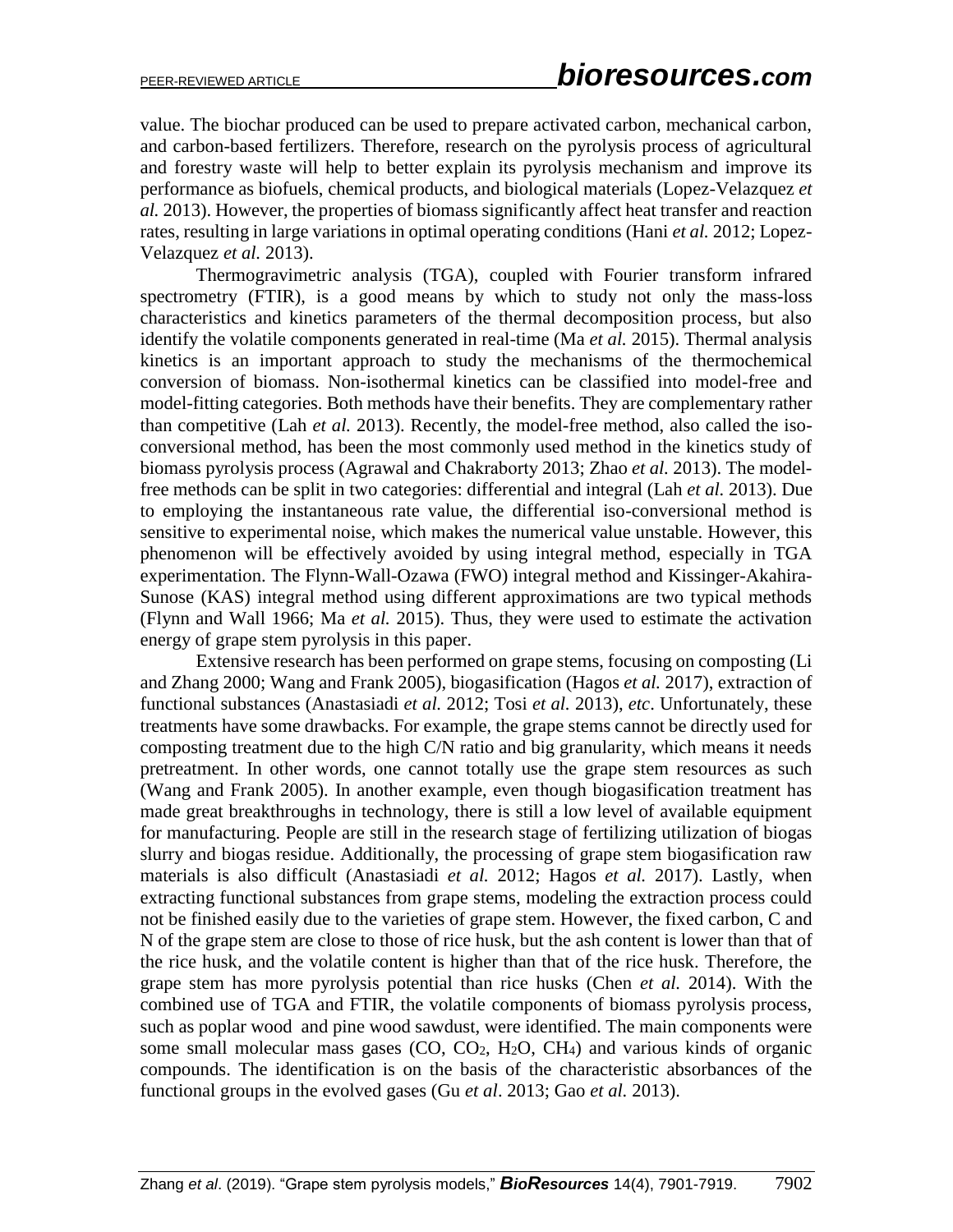Although many studies have been conducted on biomass pyrolysis, few studies have combined the two approaches of TGA-FTIR and Py-GC/MS. This study may be the first attempt to focus on the characteristics, kinetics, and its product characteristics of the grape stems pyrolysis process.

The key objective of this study was to investigate the pyrolysis characteristics, kinetics, and its product characteristics of grape stem using TGA-FTIR and PY-GCMS analysis. Then, two model-free integral method (FWO and KAS) were used to calculate the activation energy describing the thermal devolatilization mechanism of the grape stem pyrolysis processes with different conversion rate (*α*), using multi-heating rate method (heating rates of 10, 20, 30, 40, and 50 °C/min). This study would be helpful in effective design and operation of pyrolysis gasification test by grape stem.

# **EXPERIMENTAL**

### **Materials**

The grape stem was obtained from the wine production area of Yinchuan (Ningxia, China), and was ground to a fine powder. The powder was passed through to 40-to 60 mesh sieves, allowing particles of sizes from 250 to 380 um to pass, which is suitable for component, TGA-FTIR, and PY-GCMS analyses. The proximate analysis of the grape stem was performed according to the Chinese National Standards GB/T 28731-2012 (proximate analysis of solid biofuels). The ultimate analysis was carried out following the CHNS/O model using an elemental analyzer (Vario macro cube, Elementary, Karlsruhe, Germany), and oxygen was estimated by the difference:  $O(\%)=100\%$  -  $C(\%)$  -  $H(\%)$  -N(%) - S(%) - Ash(%). The results are listed in Table 1. The grape stem powder was dried for 8 h at 105 °C before TGA-FTIR and PY-GCMS analysis was conducted.

| Ultimate Analysis, Dry Basis |             | Proximate Analysis, Dry Basis |                 |
|------------------------------|-------------|-------------------------------|-----------------|
| Carbon                       | 42.41 wt%   | Volatile                      | 82.80 wt%       |
| Hydrogen                     | $1.55$ wt%  | <b>Fixed Carbon</b>           | 16.17 wt%       |
| Oxygen                       | 51.73 wt%   | Ash                           | $3.05$ wt%      |
| Nitrogen                     | 1.11 $wt\%$ | Moisture content              | 9.76 wt%        |
| Sulfur                       | $0.15$ wt%  | Low Heat Value                | 15.03 $MJ·kg-1$ |

**Table 1.** Ultimate and Proximate Analysis of Grape Stem

# **Methods**

#### *TGA-FTIR analyses*

The TGA-FTIR test set up consisted of a thermogravimetric analyzer (TGA STA8000; PerkinElmer, Waltham, MA, USA) and a Fourier transform infrared spectrometry (Frontier; PerkinElmer, Waltham, MA, USA) apparatus. Approximately 10 mg of gape stem sample was used for each test. The temperature was raised from room temperature to 850 °C under heating rates of 10, 20, 30, 40 and 50 °C/min. The flow rate of the carrier gas (high purity nitrogen) was 50 mL/min. The resolution and spectral region of the FTIR were  $4 \text{ cm}^{-1}$  and  $4000 \text{ to } 550 \text{ cm}^{-1}$ , respectively, and the spectrum scan was conducted with 8-second intervals.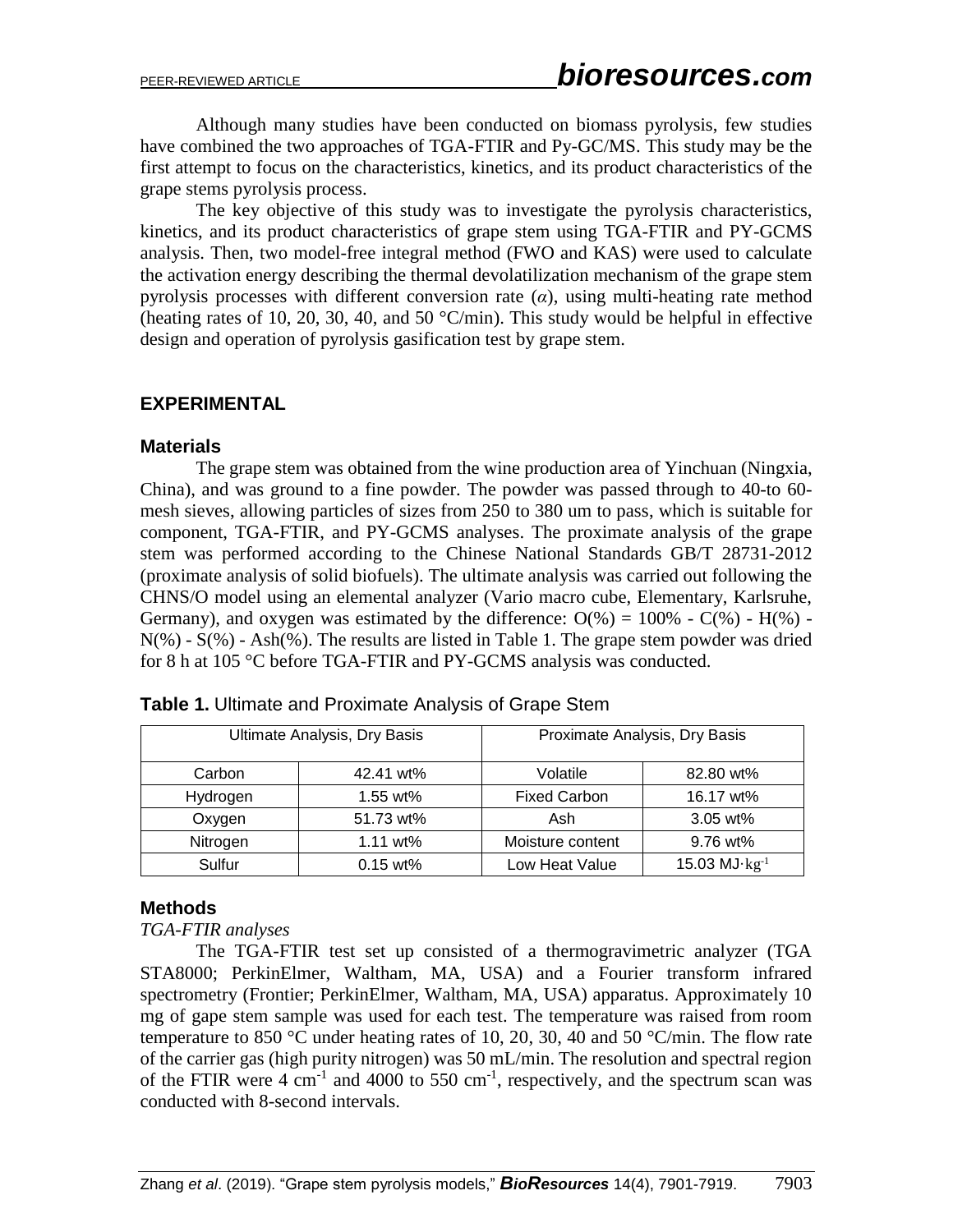#### **Kinetics Model Analysis**

*Non-isothermal kinetic model*

The non-isothermal reaction rate Arrhenius equation (Eq. 2) is shown as follows,

$$
\alpha = \frac{m_0 - m_\tau}{m_\tau - m_\infty} \tag{1}
$$
\n
$$
\frac{d\alpha}{d\tau} = A \exp\left(-\frac{E}{RT}\right) f(\alpha) \tag{2}
$$

where  $\alpha$  represents the mass loss number,  $m_0$  represents the initial mass (g),  $m_\tau$  represents the mass (g) at the certain time  $\tau$  (s),  $m_{\infty}$  represents the final mass (g) (the mass of the sample cannot be finally reacted after completion of the reaction), *A* represents the frequency factor  $(S^{-1})$ , *E* represents the activation energy (J/mol), *T* represents the Kelvin temperature, *R* represents the constant of the molar gas, and  $f(\alpha)$  is the reaction mechanism equation. The mass loss  $\alpha$  is defined by Eq. 3.

The heating rate *β* is defined by  $\beta = dT/dt$ , which was obtained by Eq. 2:

$$
\frac{d\alpha}{d\tau} = \frac{A}{\beta} \exp\left(-\frac{E}{RT}\right) f(\alpha) \tag{3}
$$

After integrating Eq. 3, one can obtain:

$$
G(\alpha) = \int_0^{\alpha} \frac{d\alpha}{f(\alpha)} = \frac{A}{\beta} \int_0^T \exp\left(-\frac{E}{RT}\right) dT = \frac{AE}{\beta R} P(U) \tag{4}
$$

In Eq. 4,  $G(\alpha)$  is an integral form of  $f(\alpha)$ ,  $P(U)$  is an approximation, and *U* is defined as *U*  $E/R$ .

#### *Model-free integral model*

To obtain the activation energy *E*, the grape stems were studied by two integral methods of inorganic function: FWO and KAS, which were expressed by Eqs. 5 and 6, respectively:

$$
\log_{10} \beta = \log_{10} \frac{AE}{RG(\alpha)} - 2.315 - 0.4567 \frac{E}{RT}
$$
 (5)

$$
\ln\left(\frac{\beta}{T^2}\right) = \ln\frac{AR}{EG(\alpha)} - \frac{E}{RT}
$$
\n(6)

The activation energy *E* can be obtained from a linear relationship between  $\log_{10}\beta$ and  $1/T$  and  $\ln(\beta/T^2)$  and  $1/T$ , for each conversion rate ( $\alpha$ ), where the slopes is -0.4567*E*/*R* and *E*/*R*, respectively. Generally, three or more heating rates (10, 20, 30, 40 and 50 °C/min in this study) should be used to obtain reliable values of the activation energy.

#### *PY-GCMS analysis*

Approximately 0.5 mg of grape stem powder was weighed into a quartz tube. The initial temperature of pyrolysis was kept at 50  $^{\circ}$ C, and the final temperature was set to 290, and 355 °C. The heating rate was 20 °C/ms, and the final temperature was maintained for 15 s. Analysis of volatiles was performed using GC-MS (Clarus SQ8; PerkinElmer, Waltham, MA, USA) combined techniques, and the temperature of the lines and syringes were maintained at 300 °C. The chromatographic column used was Elite-5 ms (PerkinElmer, Waltham, MA, USA) (0.25  $\mu$ m × 0.25  $\mu$ m × 30 m) and the maximum operating temperature was 350 °C. The carrier gas was He with a purity of 99.999%. The flow rate was maintained at 1.0 mL/min, and the split ratio was 50:1. The column oven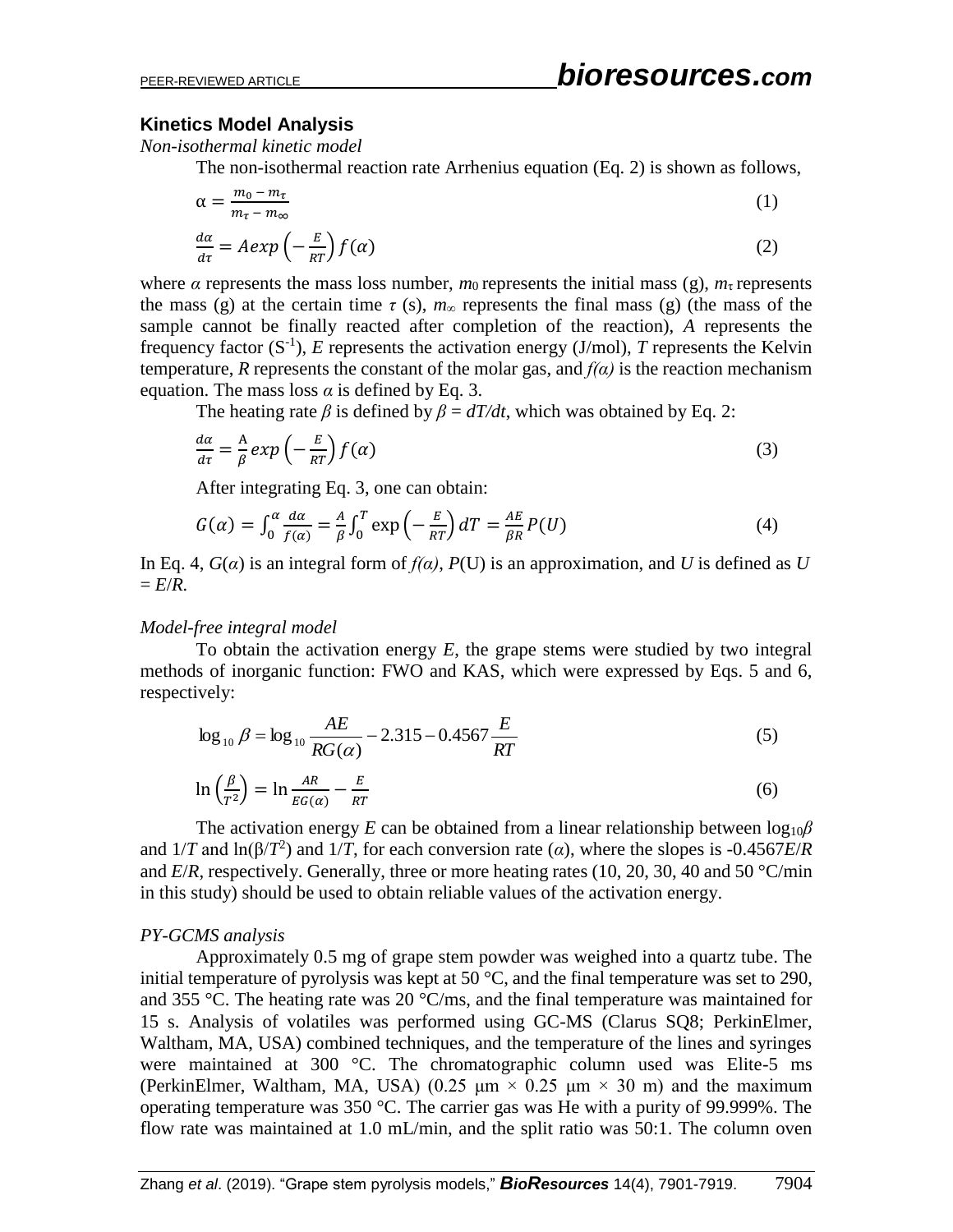was heated from 40 °C (for 2 min) to 295 °C (for 5 min) at the heating speed of 8 °C/min. The mass spectrometer was operated at 70 eV in EI mode. The mass-to-charge ratio was set to 35 to approximately 550 and the scanning rate was  $0.002 S^{-1}$ . The chromatographic peaks were identified by the NIST library and related literature (Brebu *et al.* 2013).

# **RESULTS AND DISCUSSION**

# **Analysis of Pyrolysis Process of Grape Stem**

Figure 1 shows the TG and differential thermogravimetric (DTG) curves. The TG and DTG curves suggest that the pyrolysis process can be divided into three stages: dry dewatering stage, pyrolysis stage, and pyrolysis-carbonization stage (Chen *et al.* 2014). In the removal of moisture stage (45  $\degree$ C to 130  $\degree$ C), the weight loss rate was approximately 2.6% from the TG curve, and the DTG line had a small concave weight loss peak. The pyrolysis stage (130  $\degree$ C to 400  $\degree$ C) is mainly pyrolysis reactions of cellulose and hemicelluloses (Ma *et al.* 2015; Chen *et al.* 2014). From 130 °C to 210 °C, the thermogravimetric and DTG curves were relatively flat, with little change, and the weight loss was approximately 1.2%. A slow depolymerization process of the grape stem occurred at this stage. Therefore, when drying the raw material, the drying temperature should not be based on the temperature before pyrolysis. The drying temperature should be lower than 130 °C. The temperature range 210 °C to 400 °C was the main pyrolysis reaction weight loss progress of cellulose and hemicellulose, with the sample rapidly pyrolyzing and quickly losing weight, and the weight loss rate reached 58%. The DTG curve showed that a small peak appeared at 295 °C. Because hemicellulose is less stable than lignin and cellulose, the hemicellulose was mainly decomposed in this part; a large peak appeared at  $342$  °C. In this part, the cellulose mainly underwent a cracking reaction, and the lignin began to crack in the second stage (Ajay *et al.* 2008). In the third stage, the pyrolysis carbonization stage (400  $\degree$ C to 800  $\degree$ C), the lignin was decomposed, producing charcoal and a small amount of ash. The weight loss was approximately 15%, and the carbon obtained by the final pyrolysis was approximately 22.6%.



**Fig. 1.** TG and DTG curves of grape stem with rate of 10 °C/min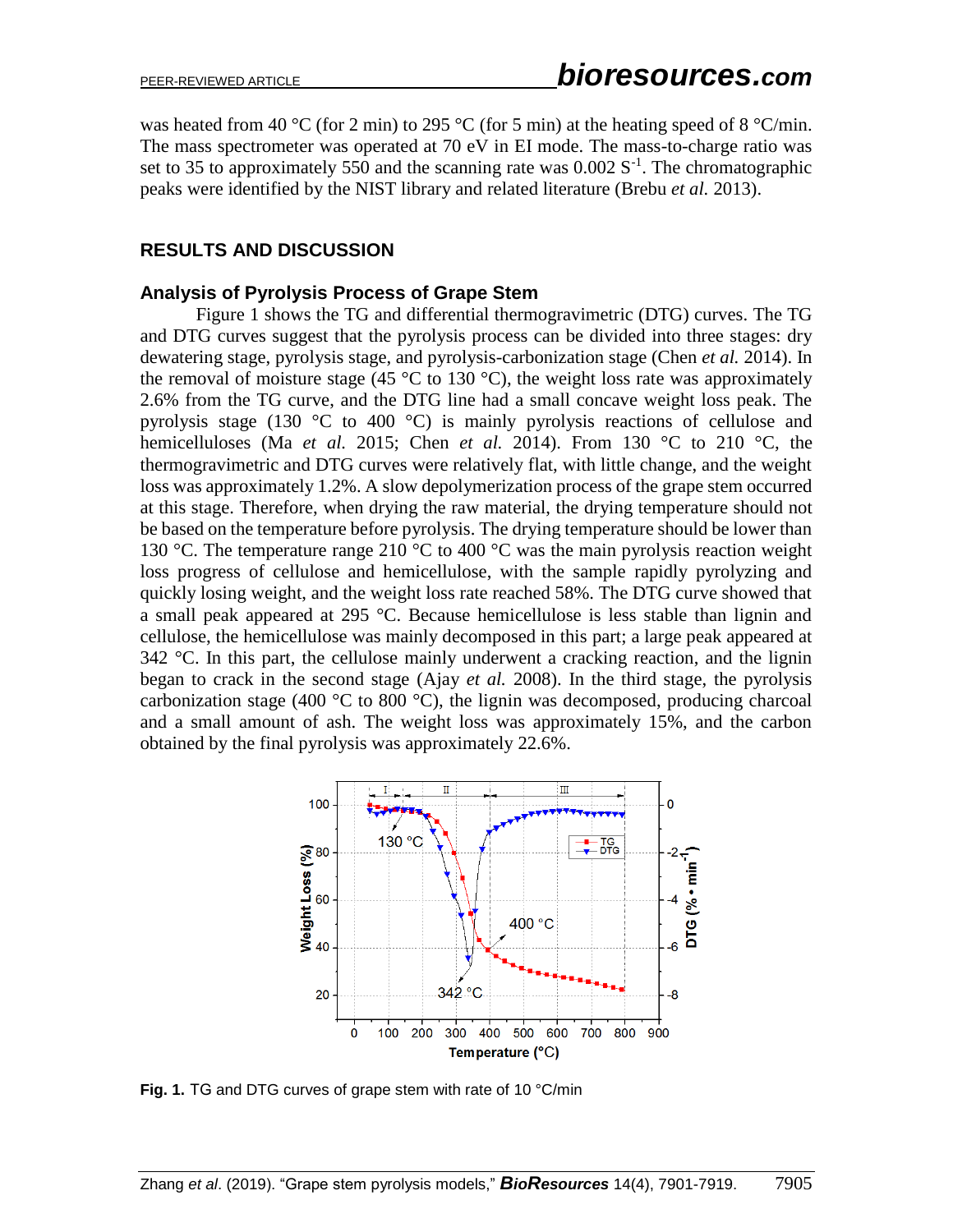### **Effect of Heating Rate on Pyrolysis Characteristics of Grape Stem**

Figure 2 shows that the effect of heating rate on the pyrolysis characteristics of grape stems was relatively complicated. As the heating rate increased, the time for the grape stem sample to reach the temperature of pyrolysis was decreased, which was beneficial for rapid pyrolysis (Chen *et al.* 2014). The true pyrolysis reaction zone was at 240 °C to 690 °C. In this region, with increased heating rate, the thermogravimetric curves moves toward the high temperature region, and the release of volatile components per unit temperature decreases (Kumar *et al.* 2008; Vyazovkin *et al.* 2011; Lopez-Gonzalez *et al.* 2013; Chen *et al.* 2014). At less than 240 °C and greater than 690 °C many factors, such as moisture and carbonization, affected the pyrolysis progress.



**Fig. 2.** TG and DTG curves of grape stem with five different heating rates

# **Kinetic Analysis of Grape Stem Pyrolysis**

Figure 3 shows the Arrhenius plots based on two model-free methods, namely the FWO and KAS methods, respectively, and the activation energy was calculated at various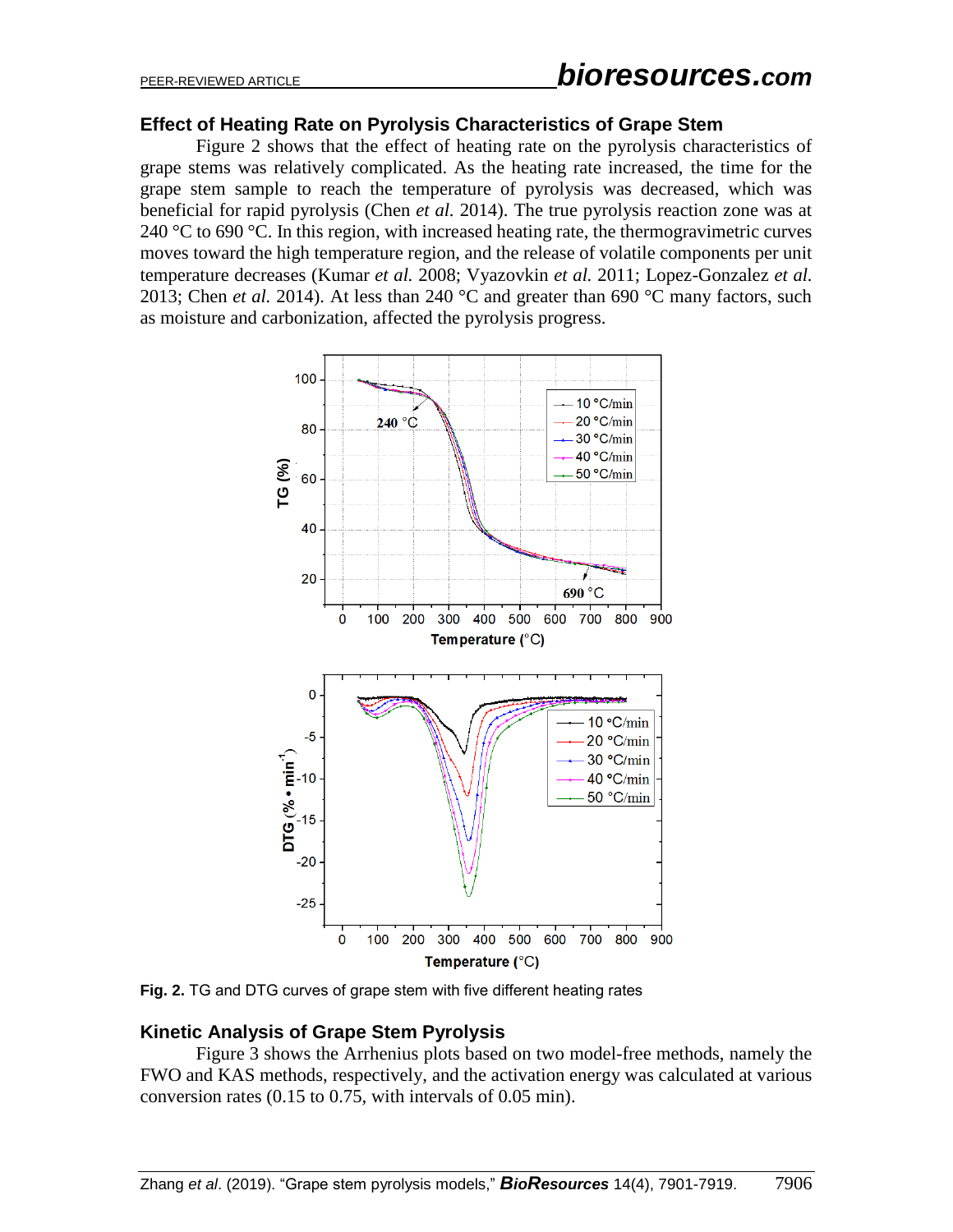

**Fig. 3.** Arrhenius plots of FWO (a), and KAS (b) methods for the conversion rates of 0.15 to 0.75 of grape stem

In Fig. 3(a), the FWO method was used. When the conversion rate was 0.15 to 0.45, the coefficient of determination  $\mathbb{R}^2$  was 0.98 or more. When the conversion rate was 0.5,  $R^2$  became 0.84; and when the conversion rate was 0.55 to 0.75,  $R^2$  was 0.99 or more. In Fig. 3(b), the KAS method was used. The coefficient of determination  $R^2$  was 0.98 or more when the conversion rate was 0.15 to 0.4. When the conversion rate was 0.45,  $\mathbb{R}^2$  was 0.992; when the conversion rate was 0.5, the obtained  $R^2$  was 0.83, and when the conversion rate was 0.55 to 0.75,  $\mathbb{R}^2$  became 0.996 or more. The high similarity and high fitting of the two methods revealed that the activation energy was reliable and the obtained accuracy was relatively high by calculation (Vamvuka *et al.* 2003).

The distribution of the activation energy is presented in Fig. 4. Within the temperature range of 200  $^{\circ}$ C to 700  $^{\circ}$ C, the conversion rate was between 0.15 and 0.75. The activation energy fluctuated up and down with the increase of the conversion rate, which indicated that the grape stem had a complicated and regular chemical reaction during the pyrolysis process. Secondly, Fig. 3 shows the FWO and the KAS methods, where the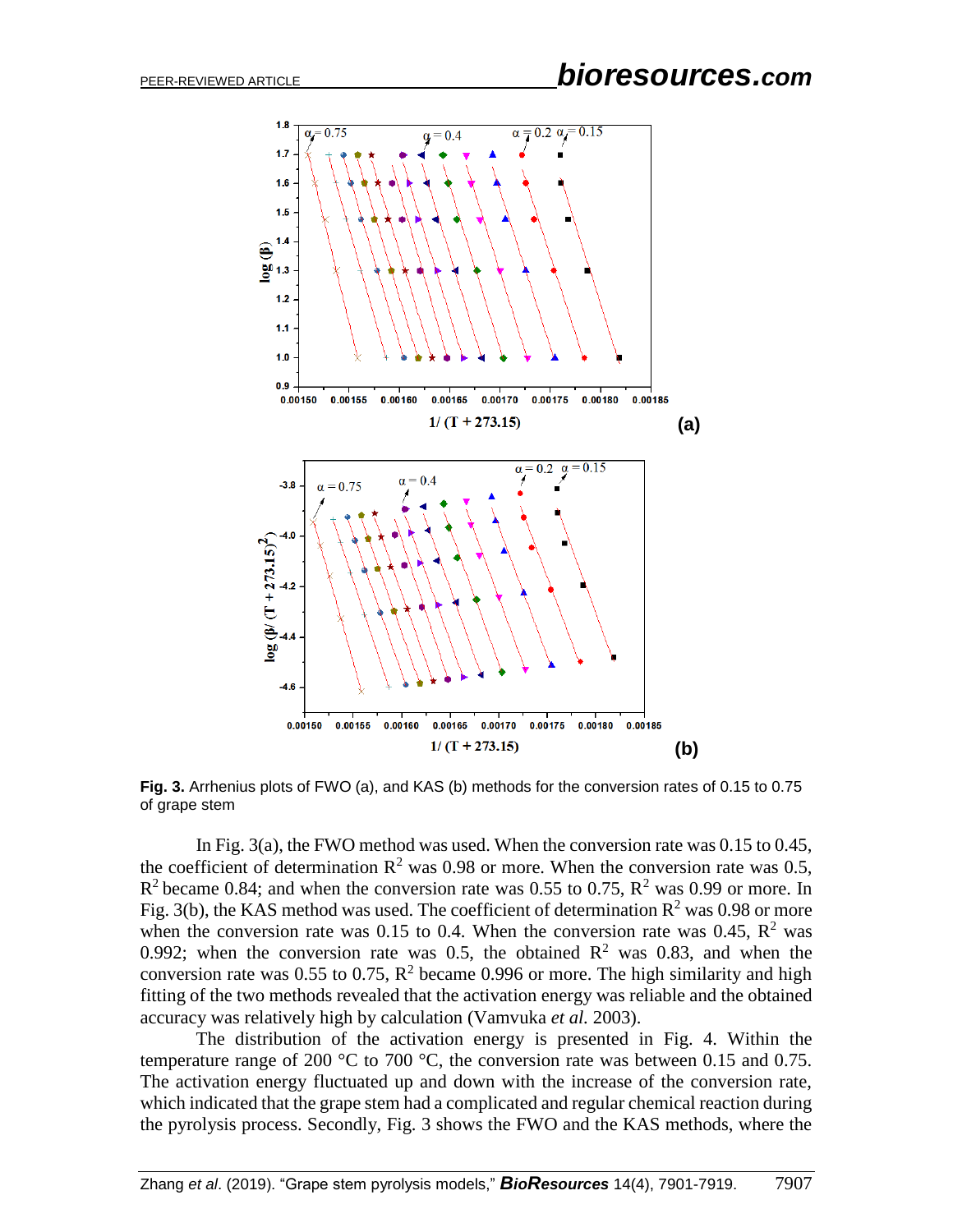curves of activation energy and conversion rates displayed similar shapes and small deviations (except for individual points, the deviation was approximately 3%, and the small deviation was caused by the approximation of the algorithm). The two model-free methods verified the accuracy and reliability of the activation energy values again and the measured activation energy was basically the same.



**Fig. 4.** Activation energy change curves from FWO (a) and KAS (b) methods for the conversion rates of 0.15 to 0.75 of grape stem

For the first region,  $0.15 < \alpha < 0.35$ , the activation energy curve showed first a decreasing trend and then increased. The activation energy in the FWO method was first reduced from 199 kJ/kg to 196.19 kJ/kg, and then increased from 196.19 kJ/kg to 203 kJ/kg. The activation energy in the KAS method was lowered from 196.93 kJ/kg to 195.58 kJ/kg and then increased from 195.58 kJ/kg to 198.57 kJ/kg. This region was mainly attributed to hemicellulose pyrolysis. The initial pyrolysis step indicated some branching features with volatile and transition products, resulting in reduced activation energy. As the temperature increased, the weak bonds were broken and the linear chain was separated to produce smaller molecules, which increased the activation energy.

For the second region,  $0.35 < \alpha < 0.65$ , the activation energy curve showed a tendency to increase first, and then it showed some fluctuation. The activation energy of the FWO method first fluctuated around 204 kJ/kg and then increased to 210.2 kJ/kg. The activation energy of the KAS method first fluctuated around 200 kJ/kg and then increased to 205.5 kJ/kg. This region of conversion rates (0.35 to 0.5) was mainly attributed to cellulose pyrolysis. At first, the cellulose of the grape stem started to pyrolyze, but as the degree of polymerization decreased, the pyrolysis became easier and the activation energy was slightly reduced. In the region of 0.55 to 0.65, which involved the cross-decomposition of cellulose and lignin, the TGA analysis indicated a higher content of lignin, and the higher content of lignin made the cross-linking decomposition of the three main components in the grape stem more compact. This indicated that a competing pyrolysis reaction occurred, where the cellulose pyrolysis reaction occurred at the end. As the initial lignin pyrolysis required a larger activation energy, a slight increase was noticed at this stage.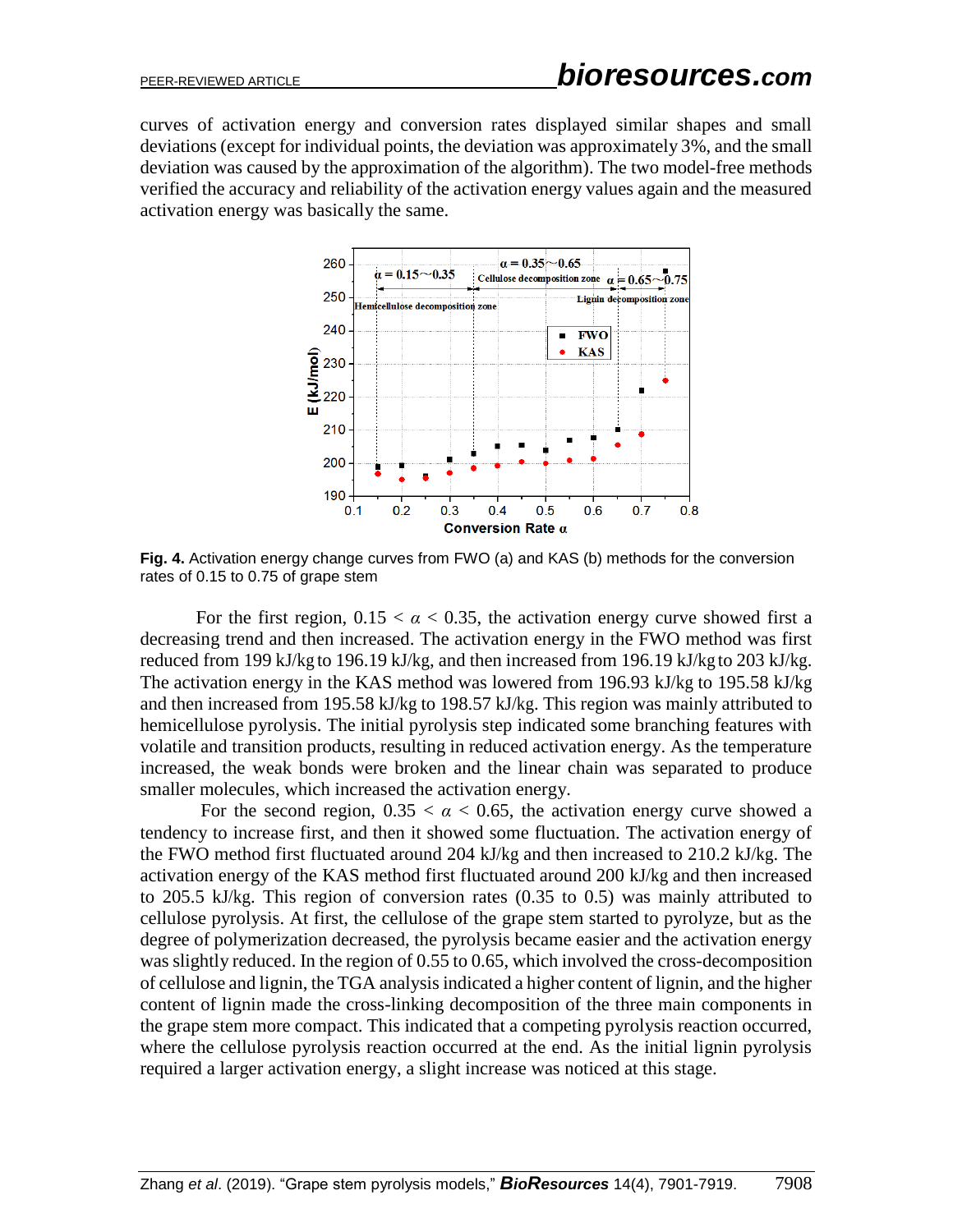For the third region,  $0.65 \le \alpha \le 0.75$ , the activation energy curve showed a rapid upward trend. The activation energy of the FWO method rapidly increased from 210 kJ/kg to 258 kJ/kg, and the activation energy of the KAS method rapidly increased from 205 kJ/kg to 225 kJ/kg. At this stage, the activation energies of the FWO and KAS methods increased rapidly with increasing temperature. The TGA indicated that this was related to the pyrolysis of lignin, as lignin is mainly composed of three cross-linked phenylpropanes (Liu *et al.* 2008).

### **TG-FTIR Analyses of Grape Stem Pyrolysis**

The three-dimensional infrared spectrum of the grape stem pyrolysis process is shown in Fig. 5 in the temperature range of 45 °C to 800 °C, at the rate of 20 °C/min.

As shown Fig. 5, the two largest weight loss temperatures of the infrared characteristic absorption peak of the volatile components were 290 °C and 355 °C. Figures 6 and 7 show the infrared spectra of pyrolyzed volatiles of grape stem 290 °C and 355 °C. Figure 8 indicates an infrared spectrum of the main pyrolysis volatile component as a function of temperature at 20 °C/min.



**Fig. 5.** Three-dimensional FTIR image of grape stem at heating rate of 20 °C/min

Based on Fig. 7, the main infrared absorption peaks corresponding to the volatile substances were 2357, 1797, and  $1172 \text{ cm}^{-1}$ . Some commonly found stretching vibrations of functional groups were easily identified, such as OH stretching vibration at 4000 to 3400 cm<sup>-1</sup>; CH stretching vibration at 3000 to 2700 cm<sup>-1</sup>; C=O stretching vibration at 2400 to 2500 cm<sup>-1</sup>; CO stretching vibration at 2250 to 2000 cm<sup>-1</sup>; C=O bending vibration at 586 to 750 cm<sup>-1</sup>; acidic C=O stretching vibration at 1900 to 1650 cm<sup>-1</sup>; the C-O, C-C, and carbon chain skeleton stretching vibrations at 1475 to 1000 cm<sup>-1</sup>; the aromatic stretching vibration at 1900 to 1650 cm<sup>-1</sup>; the CO stretching vibration of phenolic functional group at 1300 to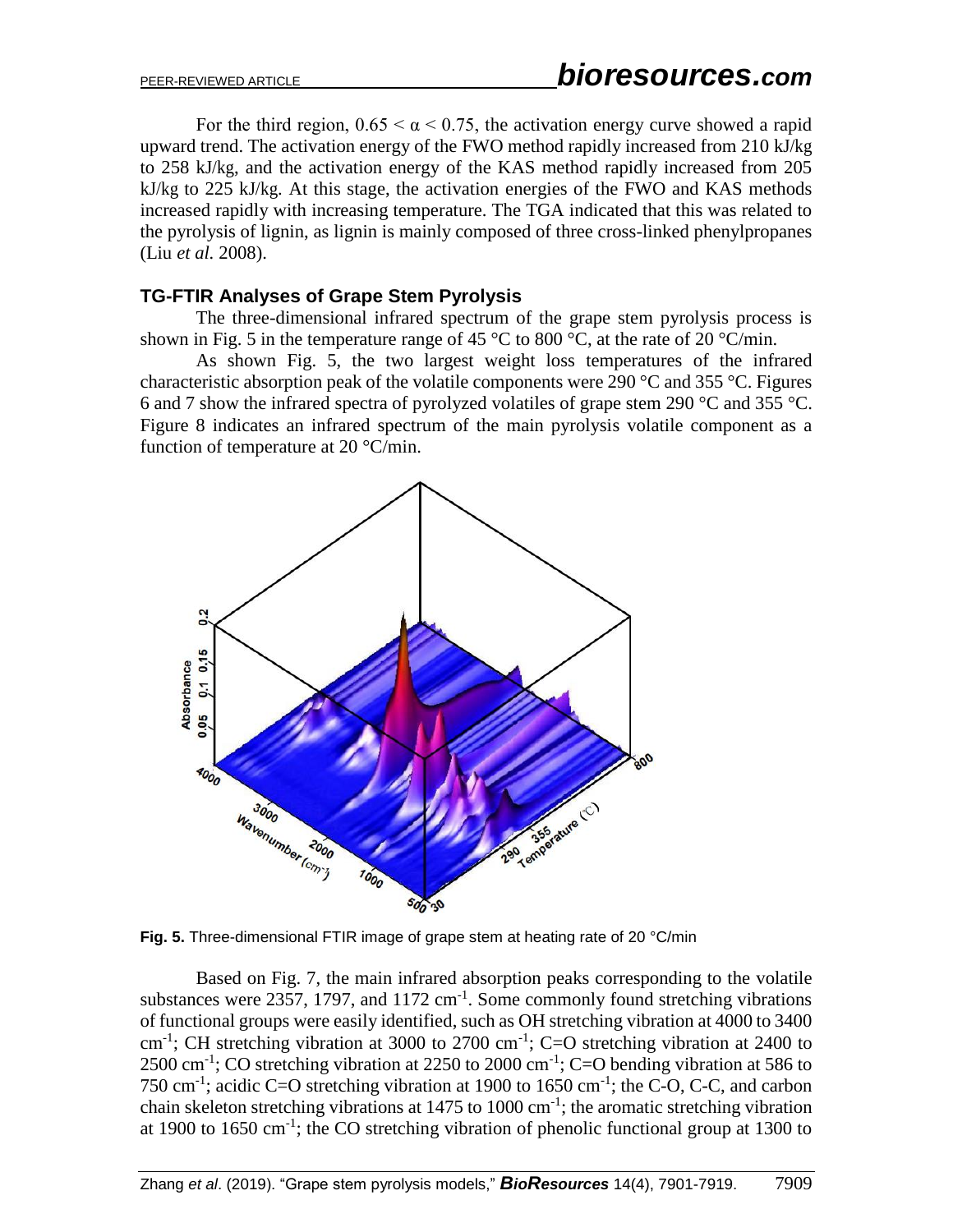1200 cm<sup>-1</sup>; and the CO stretching vibration of alcohol functional group in the range 1200 to 1100 cm-1 (Chen *et al.* 2014; Ma *et al.* 2015).

Taking 290 °C as an example, a detailed analysis is shown in Fig. 6. According to the characteristics of the functional groups analyzed above, small gaseous molecules  $(H_2O)$ , CH4, CO2, and CO) were easily identified (Ren *et al.* 2013). Methane (CH4) came primarily from the decomposition of methoxy, methyl, and methylene groups under high temperatures (Vyazovkin 2001). The  $CO<sub>2</sub>$  was formed by decarboxylation and cleavage of carbonyl groups (Fu *et al.* 2012). The breakage of ether bonds and C=O bonds likely formed CO (Vamvuka *et al.* 2003). A detailed analysis of the composition at 355 °C is shown in Fig. 7.



**Fig. 6.** Infrared spectrum of grape stem pyrolytic volatiles at a rate of 20 °C/min and 290 °C



**Fig. 7.** Infrared spectrum of grape stem pyrolytic volatiles with heating rate of 20 °C/min and 355 °C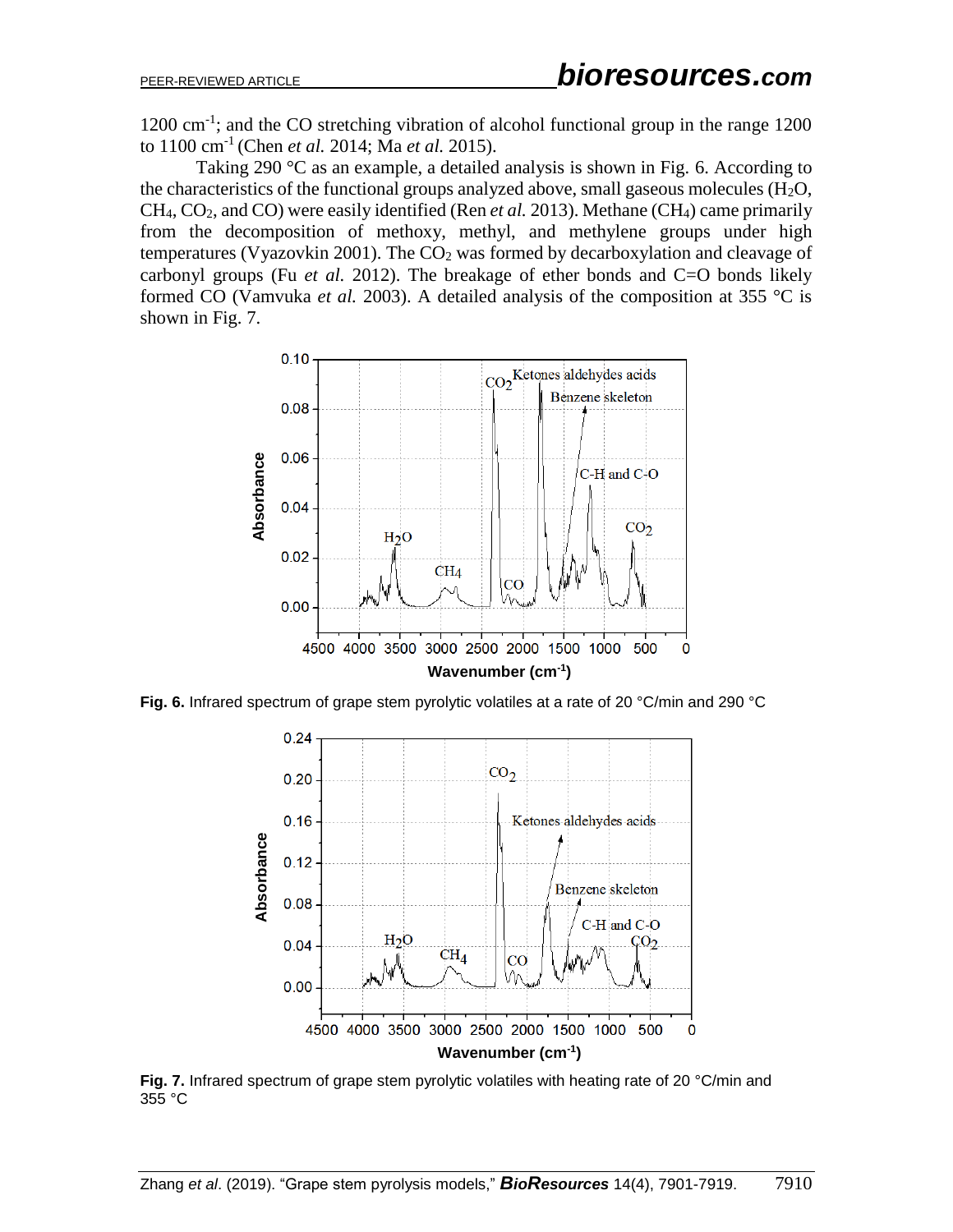After identifying the volatile components, the evolution of absorbance intensity of volatile components with increasing temperature was obtained and is shown in Fig. 8. According to Lambert Beer's law, the absorbance intensity at a specific wave-number is linearly dependent on relative concentration of volatile components (Fu *et al.* 2012). Therefore, the evolution of absorbance intensity in the whole pyrolysis process represented the tendency of relative concentrations of volatile components. This is in agreement with the DTG curve. Except for  $CO<sub>2</sub>$ , each component displayed two peaks in the whole composition. The first stage (200  $^{\circ}$ C to 310  $^{\circ}$ C) involved CO<sub>2</sub>, aldehydes, ketones, acids, alkanes, alcohols, phenols, ethers, and lipids as the main components, which were mainly derived from hemicellulose pyrolysis. Although in the second stage (310  $^{\circ}$ C to 400  $^{\circ}$ C), three types of substances still dominated, which were  $CO<sub>2</sub>$ , CO, and H<sub>2</sub>O, and aromatic content noticeably increased. This was because a large amount of cellulose and a small part of lignin were pyrolyzed. In the third stage (slow pyrolysis stage), the content of all volatile components gradually decreased, and the upper and lower sides slightly fluctuated.



**Fig. 8.** Infrared spectra of grape stem pyrolytic volatiles with the temperature increased at the rate of 20 °C/min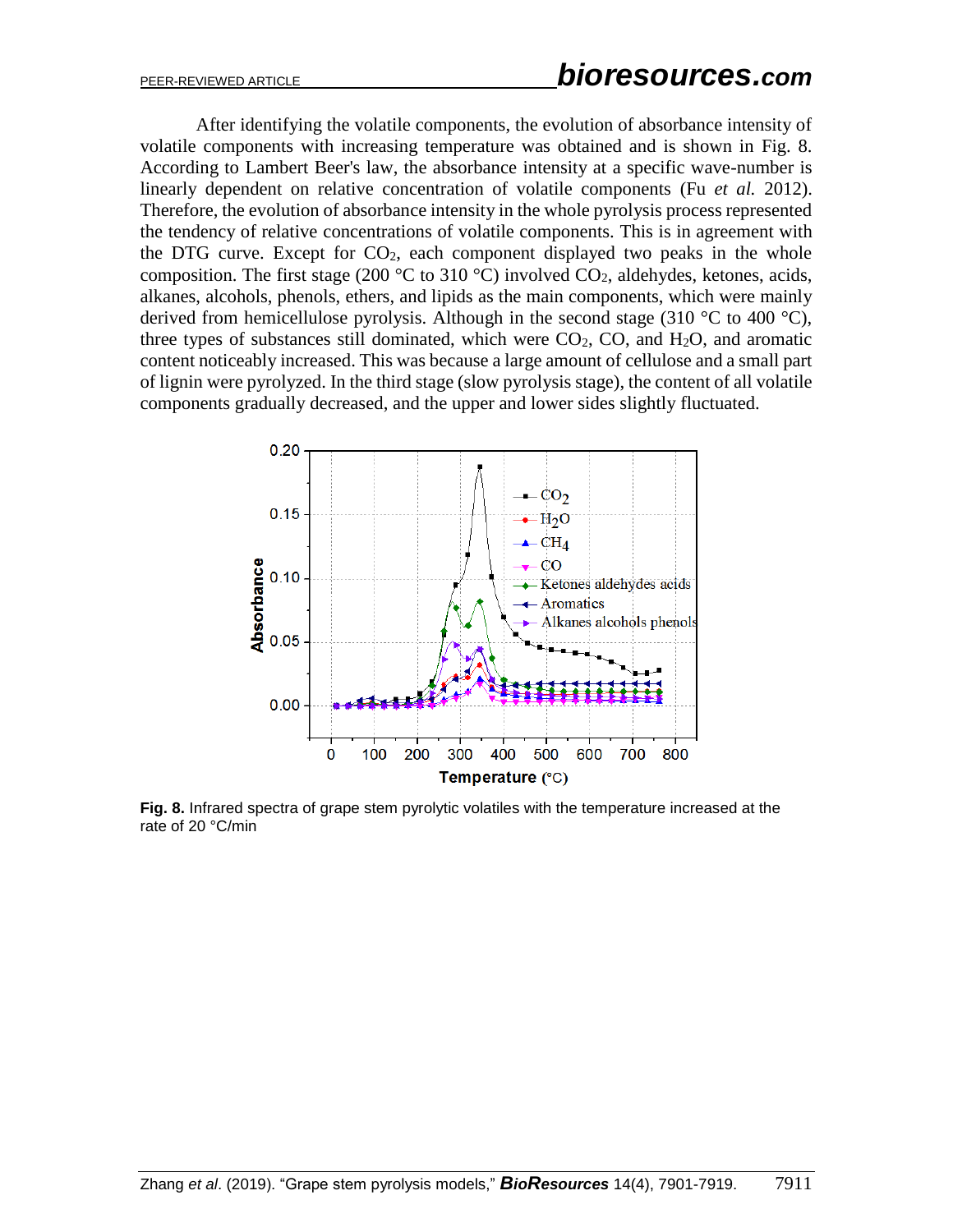

**Fig. 9.** TIC image of grape stem rapid pyrolysis in 290 and 355 °C

Figure 9 shows the total ion chromatogram of the rapid pyrolysis of the grape stem at 290 °C and 355 °C. At a pyrolysis temperature of 355 °C, 3 to approximately 22 min produced a large amount of organic matter as compared with 290 °C. Table 2 indicates statistics at 290 °C grape stem rapid pyrolysis products through the NIST library. The relative content of individual compound peaks in the range of 3.5 min to 33 min was the percentage of the total compound peak area, and the contents of 24 of the products were above 0.6%. While, in rapid pyrolysis products of 355  $\degree$ C, 35 kinds of products with a relative content above 0.5% were counted, and they are shown in Table 3.

| al zou lu |                                                               |                      |                  |
|-----------|---------------------------------------------------------------|----------------------|------------------|
| Time      | <b>Compound Name</b>                                          | Molecular Weight     | Peak Area (%)    |
| (min)     |                                                               |                      |                  |
| 24.05     | N-Hexadecanoic Acid                                           | $C_{16}H_{32}O_2$    | 13.2             |
| 17.88     | D-Allose                                                      | $C_6H_{12}O_6$       | 11.5             |
| 26.38     | Octadecanoic Acid                                             | $C_{18}H_{36}O_2$    | 7.1              |
| 17.02     | D-Allose                                                      | $C_6H_{12}O_6$       | 5.4              |
| 21.21     | 4-((1E)-3-Hydroxy-1-Propenyl)-2-<br>Methoxyphenyl             | $C_{10}H_{12}O_3$    | 4.1              |
| 26.03     | 9,12-Octadecadienoic Acid (Z,Z)-                              | $C_{18}H_{32}O_2$    | 2.7              |
| 5.45      | Furfural                                                      | $C_5H_4O_2$          | 2.6              |
| 21.15     | 2-Propenal, 3-(4-Hydroxy-3-<br>Methoxyphenyl                  | $C_{10}H_{10}O_3$    | 2.5              |
| 26.10     | 13-Octadecenal, (Z)-                                          | $C_{18}H_{34}O$      | $2.2\phantom{0}$ |
| 18.67     | Dodecanoic Acid                                               | $C_{12}H_{24}O_2$    | 2.1              |
| 15.88     | Hexanoic Acid                                                 | $C_6H_{12}O_2$       | 1.9              |
| 12.28     | Sucrose                                                       | $C_{12}H_{22}O_{11}$ | 1.7              |
| 4.08      | 4-Pentenoic Acid Ethyl Ester                                  | $C_7H_{12}O_2$       | 1.5              |
| 8.88      | 1,4-Butanediamine, 2,3-Dimethoxy-<br>N, N, N', N'-Tetramehtyl | $C_{10}H_{24}O_2N_2$ | 1.3              |

**Table 2.** Qualitative and Quantitative Analysis of Grape Stem Pyrolysis Products  $200°$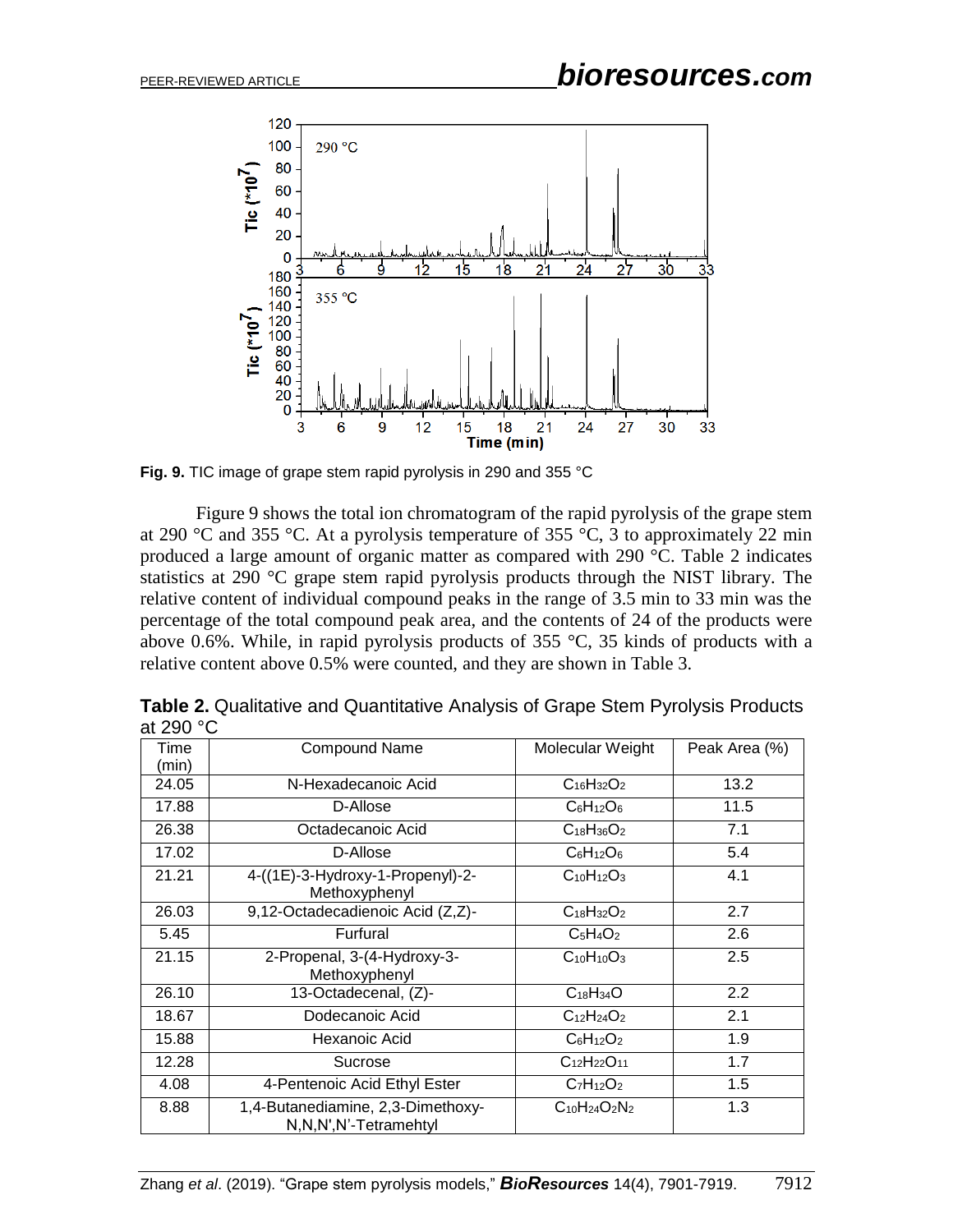| 32.77 | Squalene                                           | $C_{30}H_5O$      | 1.1 |
|-------|----------------------------------------------------|-------------------|-----|
| 4.37  | Acetic Acid, (Acetyloxy)-                          | $C_4H_6O_4$       | 1.1 |
| 10.77 | Pentanal                                           | $C_5H_{10}O$      | 1.0 |
| 14.76 | 2-Methoxy-4-Vinylphenol                            | $C_9H_{10}O_2$    | 1.0 |
| 20.67 | Phenol, 2,6-Dimethoxy-4-(2-Propenyl)-              | $C_{11}H_{14}O_3$ | 0.9 |
| 6.16  | 1,6:2,3-Dianhydro-4-O-Acetyl-β-D-<br>Mannopyranose | $C_8H_{10}O_5$    | 0.9 |
| 19.93 | Homovanillic Acid                                  | $C9H_{10}O_4$     | 0.8 |
| 6.03  | 2-Furanmethanol                                    | $C_5H_6O_2$       | 0.8 |
| 20.26 | 4-((1E)-3-Hydroxy-1-Propenyl)-2-<br>Methoxyphenyl  | $C_{10}H_{12}O_3$ | 0.7 |
| 12.68 | Catechol                                           | $C_6H_6O_2$       | 0.6 |
| 7.03  | 2-Propenoic Acid, 2-Hydroxypropyl Ester            | $C_6H_{10}O_3$    | 0.6 |

From Table 2, it can be seen that the top 5 products were hexadecanoic acid (13.2%), allose (16.9%), stearic acid (7.1%), pine glycosides (4.1%), and linoleic acid (2.7%). It can be observed that the remaining 19 or so substances still indicated a large amount at this temperature. Many macromolecular substances were not cracked, which indicated that the temperature of the grape stem half fiber was decomposed, and cellulose and lignin were only partially decomposed.

**Table 3.** Qualitative and Quantitative Analysis of Grape Stem Pyrolysis Products in 355 °C

| งงง บ         |                                                   |                      |               |
|---------------|---------------------------------------------------|----------------------|---------------|
| Time<br>(min) | <b>Compound Name</b>                              | Molecular<br>Weight  | Peak Area (%) |
| 24.07         | N-Hexadecanoic Acid                               | $C_{16}H_{32}O_2$    | 7.9           |
| 18.72         | Ethanone, 1-(3, 4-Dimethoxyphenyl)-               | $C_{10}H_{12}O_3$    | 5.6           |
| 20.69         | Phenol, 2,6-Dimethoxy-4-(2-Propenyl)-             | $C_{11}H_{14}O_3$    | 4.7           |
| 26.38         | Octadecanoic Acid                                 | $C_{18}H_{36}O_2$    | 3.7           |
| 4.29          | Acetic Acid, (Acetyloxy)-                         | $C_4H_6O_4$          | 3.4           |
| 17.86         | β-D-Glucopyranose, 1, 6-Anhydro-                  | $C_6H_{10}O_5$       | 3.4           |
| 5.45          | Furfural                                          | $C_5H_4O_2$          | 3.4           |
| 14.77         | 2-Methoxy-4-Vinylphenol                           | $C_9H_{10}O_2$       | 2.7           |
| 10.80         | Pentanal                                          | $C_5H_{10}O$         | 2.4           |
| 17.02         | trans-Isoeugenol                                  | $C_{10}H_{12}O_2$    | 2.3           |
| 15.36         | Phenol, 2,6-Dimethoxy-                            | $C_8H_{10}O_3$       | 2.2           |
| 21.22         | 4-((1E)-3-Hydroxy-1-Propenyl)-2-<br>Methoxyphenyl | $C_{10}H_{12}O_3$    | 2.1           |
| 12.71         | Catechol                                          | $C_6H_6O_2$          | 2.0           |
| 3.98          | 2-Decanynoic Acid                                 | $C_{10}H_{16}O_2$    | 2.0           |
| 7.32          | 1,2-Cyclopentanedione                             | $C_5H_6O_2$          | 1.6           |
| 26.03         | $\overline{9,1}$ 2-Octadecadienoic Acid (Z,Z)-    | $C_{18}H_{32}O_2$    | 1.6           |
| 12.40         | Sucrose                                           | $C_{12}H_{22}O_{11}$ | 1.3           |
| 4.59          | Propanoic Acid, 2-Oxo-, Methyl Ester              | $C_4H_6O_3$          | 1.3           |
| 9.55          | D-Limonene                                        | $C_{10}H_{16}$       | 1.2           |
| 26.10         | 13-Octadecenal, (Z)-                              | $C_{18}H_{34}O$      | 1.1           |
| 19.22         | Phenol, 2, 6-Dimethoxy-4-(2-Propenyl)-            | $C_{11}H_{14}O_3$    | 1.0           |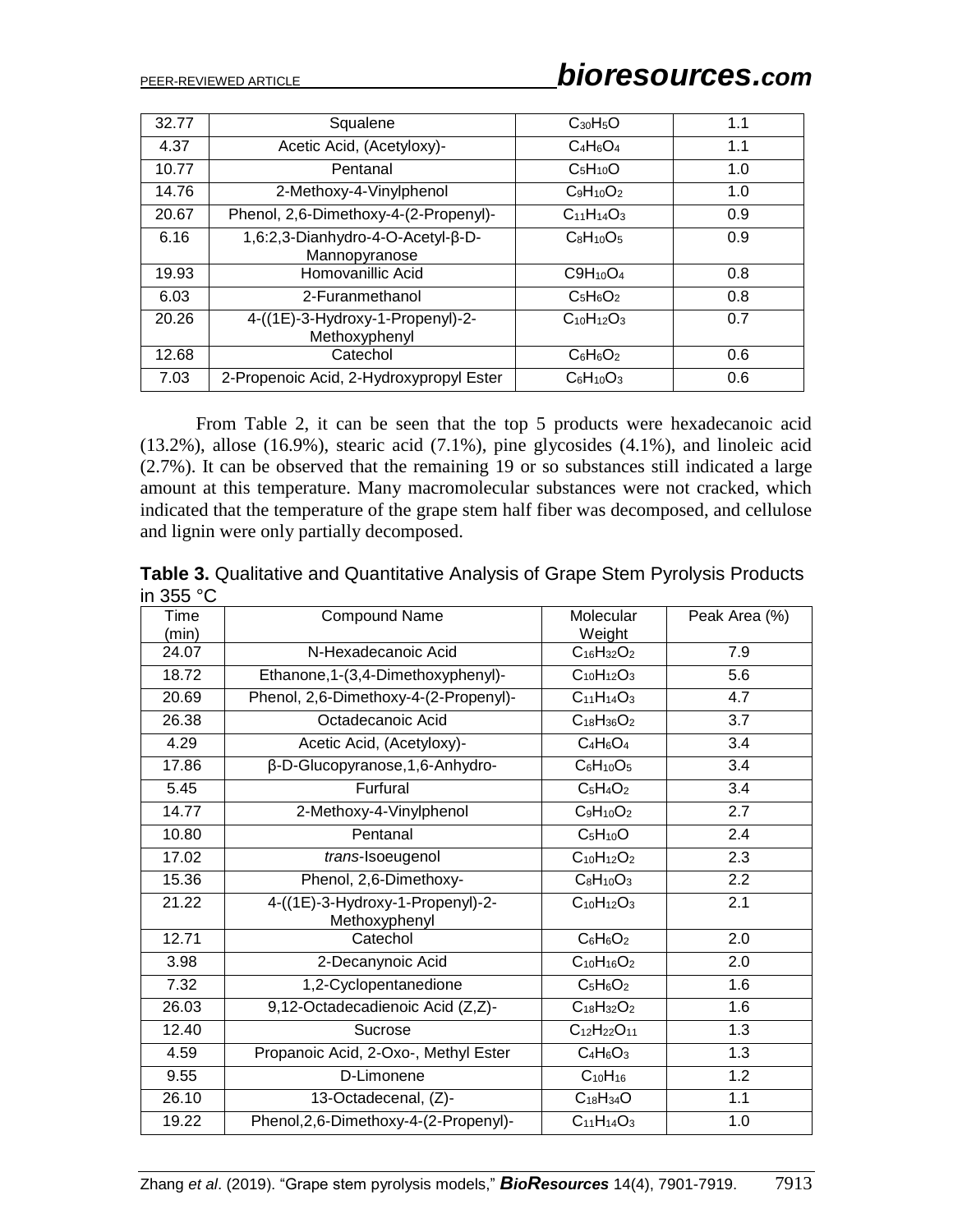| 6.13  | 2-Propanone, 1-(Acetyloxy)-                       | $C_5H_8O_3$       | 0.9 |
|-------|---------------------------------------------------|-------------------|-----|
| 10.64 | Phenol, 2-Methoxy-                                | $C_7H_8O_2$       | 0.9 |
| 19.94 | Phenol, 2,6-Dimethoxy-4-(2-Propenyl)-             | $C_{11}H_{14}O_3$ | 0.8 |
| 21.52 | Desaspidinol                                      | $C_{11}H_{14}O_4$ | 0.8 |
| 8.49  | Phenol                                            | $C_6H_6O$         | 0.8 |
| 20.07 | Benzaldehyde, 4-Hydroxy-3,5-Dimethoxy-            | $C_9H_{10}O_4$    | 0.7 |
| 13.28 | 2H-Pyran-2-One, 5,6-Dihydro-6-Pentyl-             | $C_{10}H_{16}O_2$ | 0.7 |
| 8.75  | Cyclopentane-1,2-Diol                             | $C_5H_{10}O_2$    | 0.7 |
| 7.19  | 1,3-Butadiene-1-Carboxylic Acid                   | $C_5H_6O_2$       | 0.7 |
| 17.08 | D-Allose                                          | $C_6H_{12}O_6$    | 0.6 |
| 16.19 | Benzaldehyde, 3-Hydroxy-4-Methoxy                 | $C_8H_8O_3$       | 0.6 |
| 21.15 | 2-Propenal, 3-(4-Hydroxy-3-Methoxyphenyl          | $C_{10}H_{10}O_3$ | 0.5 |
| 20.27 | 4-((1E)-3-Hydroxy-1-Propenyl)-2-<br>Methoxyphenyl | $C_{10}H_{12}O_3$ | 0.5 |
| 9.38  | 2-Cyclopenten-1-One, 2-Hydroxy-3-Methyl-          | $C_6H_8O_2$       | 0.5 |
| 18.19 | 2-Propanone, 1-(4-Hydroxy-3-<br>Methoxyphenyl     | $C_{10}H_{12}O_3$ | 0.5 |
| 11.35 | 2,4-(3H,5H)-Furandione, 3-Methyl-                 | $C_5H_6O_3$       | 0.5 |
|       |                                                   |                   |     |

Table 3 indicates the pyrolysis products from 355 °C decomposition temperature, of which the top five were ethanone, 1-(3,4-dimethoxyphenyl) [ether 5.6%], hexadecanoic acid (7.9%), phenol, 2,6-dimethoxy-4-(2-propenyl) [phenols 5.7%], stearic acid (3.7%), and acetic acid (3.4%).

In the remaining 30 substances, the relative content of sugar was very low and almost no sugar peaks were visible, indicating that at this temperature, many macromolecular organic components were rapidly cracking, and the grape stem cellulose also underwent rapid decomposition.

Figure 10 is a comparison chart of the main organic products in the rapid pyrolysis of grape stems at 290 °C and 355 °C. It shows that the total relative content of acids at 290 °C reached approximately 31%.

When the cracking temperature was increased to 355  $\degree$ C, the total content of the acid decreased to approximately 20% and produced only acetic acid. The total relative content of saccharides reached approximately 18% at 290  $^{\circ}$ C, but at 355  $^{\circ}$ C, the sugar content was only approximately 2%, almost completely decomposed at 355 °C. The relative content of phenols and aldehydes rapidly increased, while the relative content of phenols increased to approximately 15%, and the aldehyde content increased to approximately 11%.

The relative content of ketones increased to approximately 3% and the contents of ether and aromatic hydrocarbons decreased to nearly zero. This was because at this temperature, the main effect involved the decomposition of cellulose and the formation of aromatic hydrocarbons from the decomposition of lignin. Table 4 lists the main studies in literature related to pyrolysis of biomass.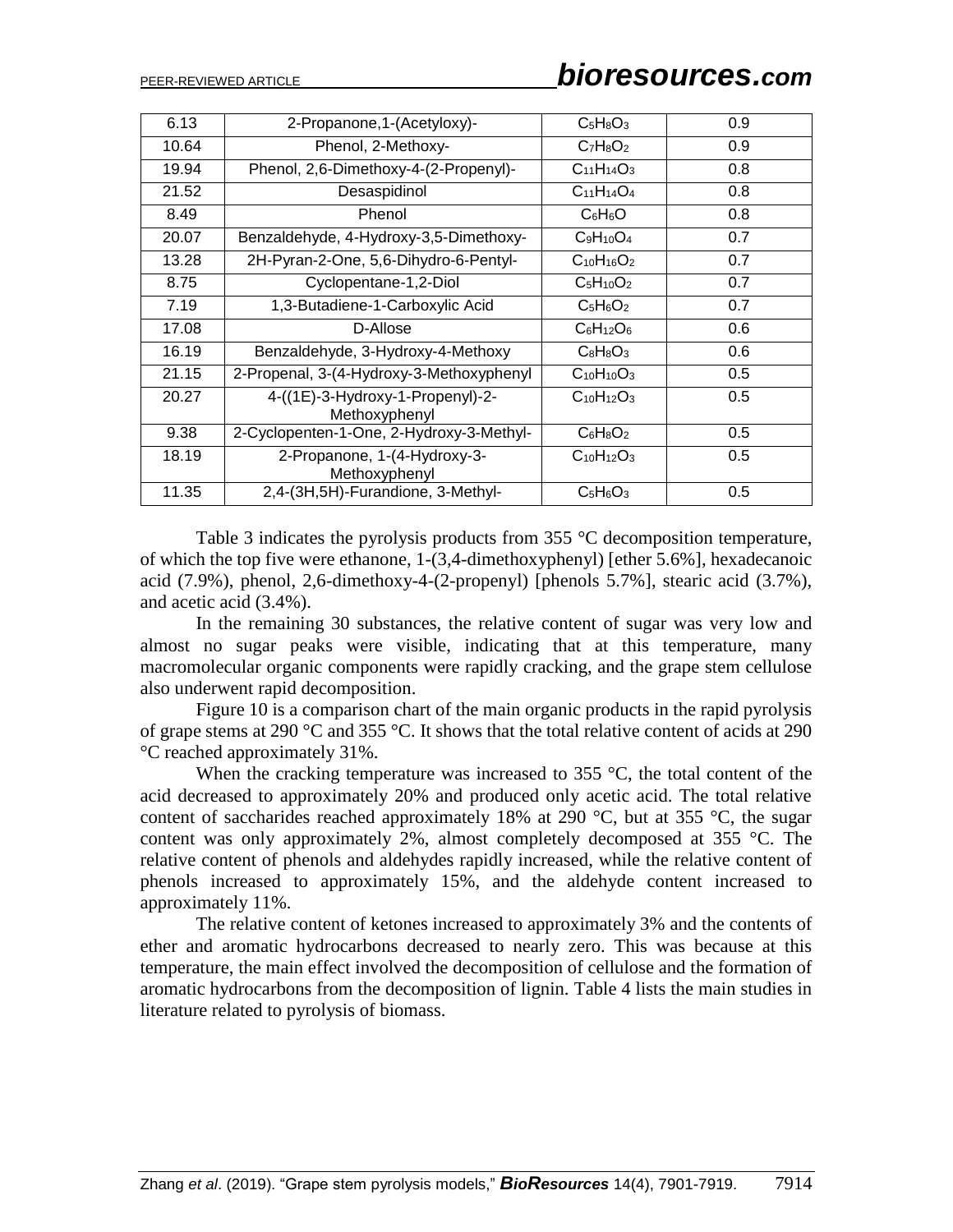

**Fig. 10.** Comparison of grape stem rapid pyrolysis products at 290 °C and 355 °C

| Table 4. Studies on Pyrolysis of Biomass Reported in Literature |  |  |
|-----------------------------------------------------------------|--|--|
|-----------------------------------------------------------------|--|--|

| <b>Materials</b>                | Treat-<br>ment                                                    | Reactor<br>Type                            | Temperature                      | Heating<br>Rate                              | Main work                                                                                                                                                                     | References                |
|---------------------------------|-------------------------------------------------------------------|--------------------------------------------|----------------------------------|----------------------------------------------|-------------------------------------------------------------------------------------------------------------------------------------------------------------------------------|---------------------------|
| Poplar<br>wood                  | Aqueo<br><b>us</b><br>solutio<br>n of<br>guanidi<br>ne<br>nitrate | <b>TGA</b>                                 | 700 °C                           | 2.5, 5, 10,<br>20 °C/min                     | Flammability and multiple<br>heating rate kinetic study                                                                                                                       | (Arora et al.<br>2012)    |
| Lignin                          | From<br>poplar<br>wood<br>xylem                                   | Py-<br>GC/MS                               | 400,500,600,<br>700 °C           | 10 °C/ms                                     | Thermal degradation<br>properties of lignin<br>macromolecules                                                                                                                 | (Kim et al.<br>2013)      |
| Yellow<br>poplar<br>wood        | KCI<br>solutio<br>n                                               | TGA;<br>Fluidized<br>bed-type<br>pyrolyzer | 45-800 °C;<br>450,500,<br>550 °C | 10 °C/min                                    | The formation and<br>properties of pyrolytic<br>products                                                                                                                      | (Hwang et al.<br>2013)    |
| <b>Hybrid</b><br>poplar<br>wood |                                                                   | Fluidized<br>bed<br>reactor                | 450-500 °C                       |                                              | Fractional catalytic<br>pyrolysis and analysis of<br>liquid and gaseous<br>products                                                                                           | (Agblevor et al.<br>2010) |
| Grape<br>stem                   |                                                                   | TGA-<br>FTIR;<br>Py-<br>GC/MS              | 45-850 °C;<br>290,<br>355 °C     | 10, 20, 30,<br>40,<br>50 °C/min;<br>20 °C/ms | Determination of<br>pyrolysis characteristics,<br>kinetics, and its product<br>characteristics of grape<br>stem using TGA-FTIR,<br>model-free integral<br>methods and PY-GCMS | This study                |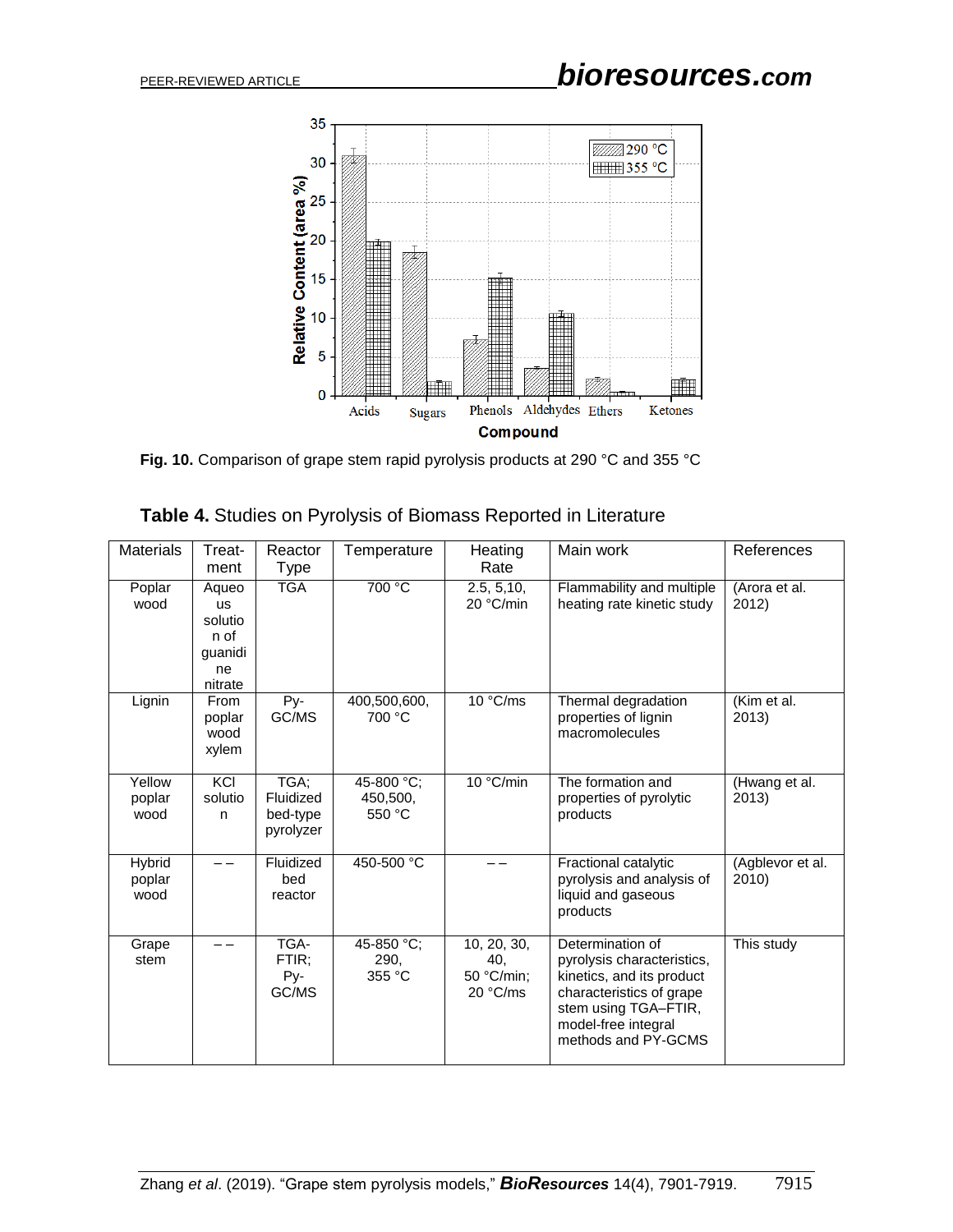# **CONCLUSIONS**

- 1. According to the analyses of the grape stem pyrolysis process, pyrolysis was divided into three stages: removal of moisture stage at 45 °C to 130 °C, pyrolysis stage at 130 °C to 400 °C, and the pyrolysis carbonization stage at 400 °C to 800 ℃. The carbon content obtained was approximately 22.6% during the carbonization stage. From the TG and DTG curves of the grapevine at the heating rates of 10, 20, 30, 40, and 50  $\degree$ C/min, the true pyrolysis reaction zone was 240  $\degree$ C to 690  $\degree$ C. At this region with an increased heating rate, the thermogravimetric curves moved toward the high temperature region.
- 2. By using FWO and KAS methods to analyze the pyrolysis kinetics of grape stems, the pyrolysis activation energy varied greatly throughout the analysis interval. The pyrolysis reaction of grape stems at 200 °C to 700 °C can be divided into three stages:  $0.15 < \alpha < 0.35$ , the hemicellulose pyrolysis stage;  $0.35 < \alpha < 0.65$ , the cellulose-based pyrolysis stage; and  $0.65 < \alpha < 0.75$ , the lignin-based pyrolysis stage.
- 3. According to the TGA-FTIR analyses of grape stems, at the first stage (200  $\degree$ C to 310 °C), CO2, aldehydes, ketones, acids, alkanes, alcohols, phenols, ethers, and lipids were formed as the main components, mainly derived from hemicellulose pyrolysis. Although, in the second stage (310 °C to 400 °C), the CO<sub>2</sub>, CO, H<sub>2</sub>O, and aromatic content increased. At this stage, a large amount of cellulose and a small part of lignin were pyrolyzed. In the third stage (slow pyrolysis stage), the contents of all volatile components gradually decreased and the upper and lower sides fluctuated slightly.
- 4. Through the analysis of grape stem *via* PY-GCMS, two temperatures of 290 °C and 355 °C were selected for testing. At 290 °C, the products were mainly composed of acids and sugars. Other items such as phenols and ketones were low in content, mainly due to the decomposition of hemicellulose. However, at 355 °C, most of the product sugars and acids decomposed, and a large amount of phenol was produced, which was consistent with TGA and TGA-FTIR analyses.

# **ACKNOWLEDGEMENTS**

This work was supported by the National Key Research and Development Plan of China (2016YFE0201800).

# **REFERENCES CITED**

- Agblevor, F. A., Beis, S., Mante, O., and Abdoulmoumine, N. (2010). "Fractional catalytic pyrolysis of hybrid poplar wood," *Ind. Eng. Chem. Res.* 49(8), 3533-3538. DOI: 10.1021/ie901629r
- Agrawal, A., and Chakraborty, S. A. (2013). "A kinetic study of pyrolysis and combustion of microalgae Chlorella vulgaris using thermo-gravimetric analysis," *Bioresour. Technol.* 128, 72-80. DOI: 10.1016/j.biortech.2012.10.043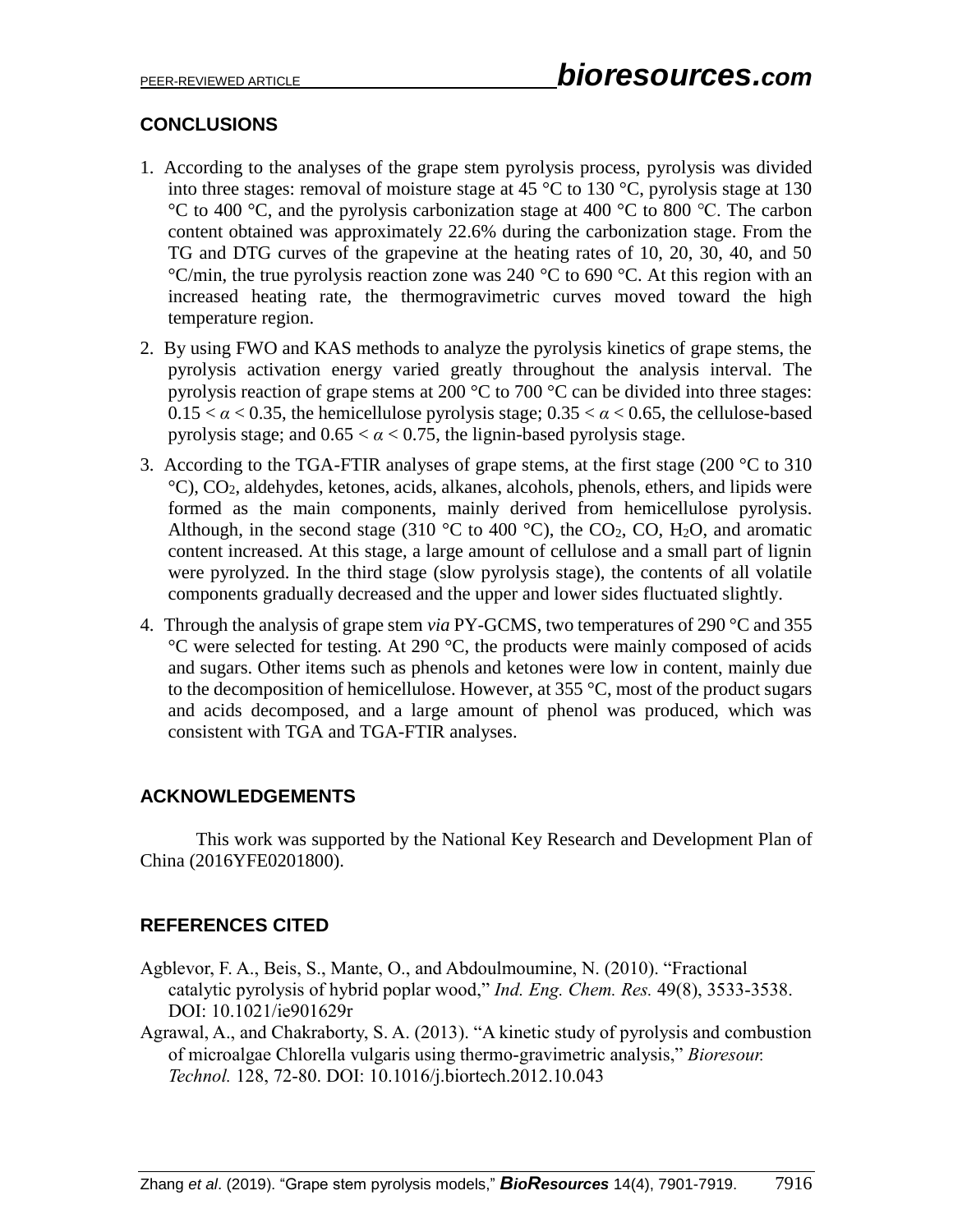- Ajay, K., Li, J. W., Yuris, A. D., David, D. J., and Milford, A. H. (2008). "Thermogravimetric characterization of corn stover as gasification and pyrolysis feedstock," *Biomass Bioenerg.* 32(5), 460-467. DOI: 10.1016/j.biombioe.2007.11.004
- Anastasiadi, M., Pratsinis, H., Kletsas, D., Skaltsounis, A. L., and Haroutounian, S. A. (2012). "Grape stem extracts: Polyphenolic content and assessment of their *in vitro* antioxidant properties," *LWT-Food Sci. Technol.* 48(2), 316-322. DOI: 10.1016/j.lwt.2012.04.006
- Arora, S., Kumar, M., and Kumar, M. (2012). "Catalytic effect of bases in impregnation of guanidine nitrate on poplar (*Populus*) wood flammability and multiple heating rate kinetic study," *J. Therm. Anal. Calorim.* 107(3), 1277-1286. DOI: 10.1007/s10973- 011-1779-z
- Brebu, M., Tamminen, T., and Spiridon, I. (2013). "Thermal degradation of various lignins by TG-MS/FTIR and Py-GC-MS," *Anal. Appl. Pyrolysis.* 104, 531-539. DOI: 10.1016/j.jaap.2013.05.016
- Chen, D., Zhou, J., and Zhang, Q. (2014). "Effects of torrefaction on the pyrolysis behavior and bio-oil properties of rice husk by using TG-FTIR and Py-GC/MS," *Energ. Fuel* 28(9), 5857-5863. DOI: 10.1021/ef501189p
- Damartzis, T., Vamvuka, D., Sfakiotakis, S., and Zabaniotou, A. (2011). "Thermal degradation studies and kinetic modeling of cardoon (*Cynara cardunculus*) pyrolysis using thermogravimetric analysis," *Bioresource Technol*. 102(10), 6230-6238. DOI: 10.1016/j.biortech.2011.02.060
- Flynn, J. H., and Wall, L. A. (1996). "A quick, direct method for determination of activation energy from thermogravimetric data," *J. Polym. Sci. Pol. Lett.* 4(5), 323- 328. DOI: 10.1002/pol.1966.110040504
- Fu, P., Hu, S., Xiang, J., Sun, L. S., Su, S., and An, S. (2012). "Study on the gas evolution and char structural change during pyrolysis of cotton stalk," *J. Anal. Appl. Pyrol.* 97, 130-136. DOI: 10.1016/j.jaap.2012.05.012
- Gao, N. B., Li, A. M., Quan, C., Du, L., and Duan, Y. (2013). "TGA-FTIR and Py-GC/MS analysis on pyrolysis and combustion of pine sawdust," *J. Anal. Appl. Pyrol.*  100, 26-32. DOI: 10.1016/j.jaap.2012.11.009
- Geng, J., Wang, W. L., Yu, Y. X., Chang, J. M., Cai, L. P., and Shi, S. Q. (2017). "Adding nickel formate in alkali lignin to increase contents of alkylphenols and aromatics during fast pyrolysis," *Bioresource Technol.* 227, 1-6. DOI: 10.1016/j.biortech.2016.11.036
- Gu, X. L., Ma, X., Li, L.X., Liu, C., Cheng, K. H., and Li, Z. Z. (2013). "Pyrolysis of poplar wood sawdust by TGA-FTIR and Py-GC/MS," *J. Anal. Appl. Pyrol.* 102, 16- 23. DOI: 10.1016/j.jaap.2013.04.009
- Hani, H. S., Ahmad, H., Arshad, A. S., and Farid, N. A. (2012). "Pyrolysis and combustion kinetics of date palm biomass using thermogravimetric analysis," *Bioresource Technol*. 118, 382-389. DOI: 10.1016/j.biortech.2012.04.081
- Hagos, K., Zong, J. P., Li, D. X., Liu, C., and Lu, X. H. (2017). "Anaerobic co-digestion process for biogas production: Progress, challenges and perspectives," *Adv. Mater. Res.-Switz.* 76, 1485-1496. DOI: 10.1016/j.rser.2016.11.184
- Hwang, H., Oh, S., Cho, T. S., Choi, I. G., and Choi, J. W. (2013). "Fast pyrolysis of potassium impregnated poplar wood and characterization of its influence on the formation as well as properties of pyrolytic products," *Bioresour. Technol.* 150, 359- 366. DOI: 10.1016/j.biortech.2013.09.132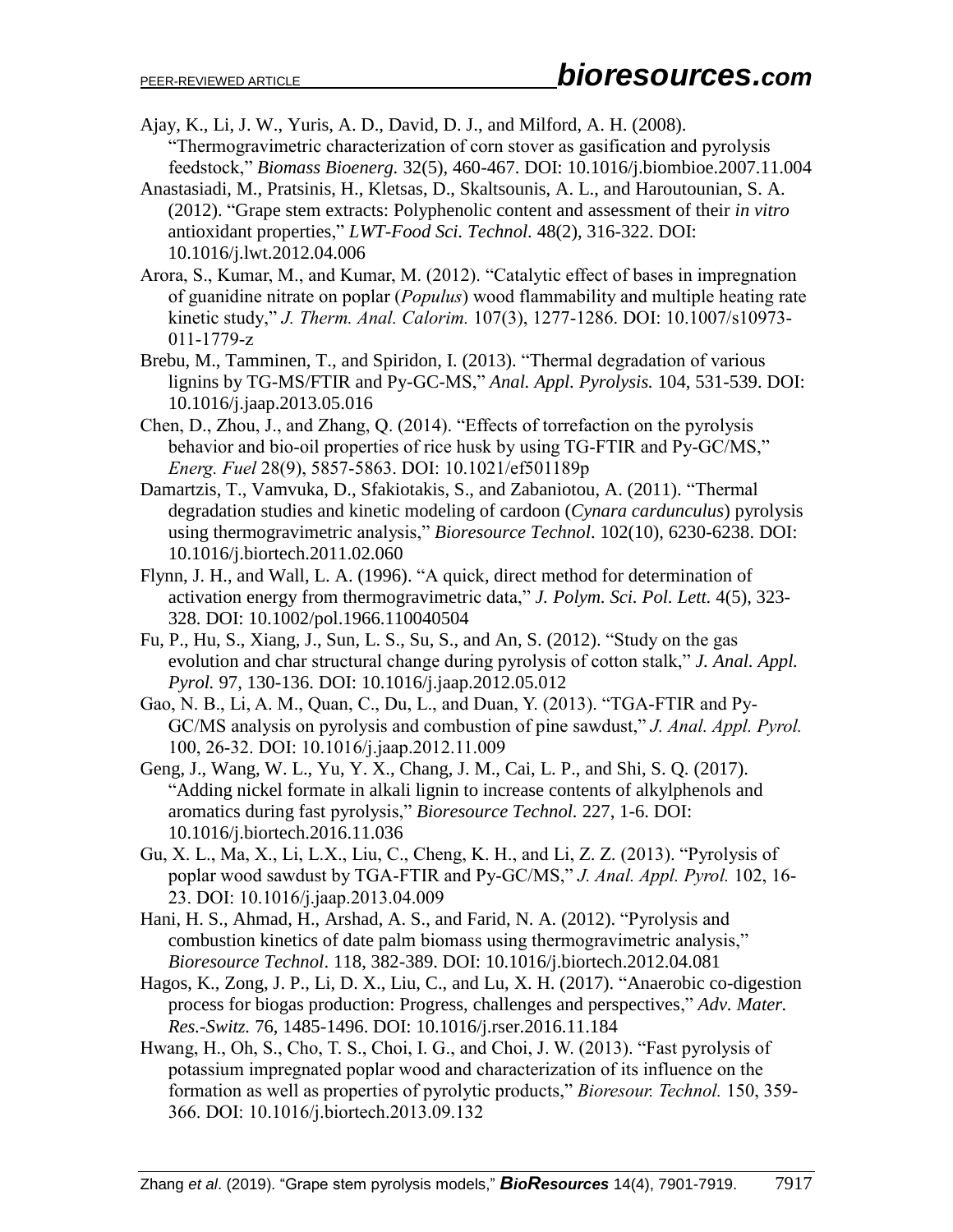- Kumar, A., Wang, L. J., Dzenis, Y. A., Jones, D. D., and Hanna, M. A. (2008). "Thermogravimetric characterization of corn stover as gasification and pyrolysis feedstock," *Biomass Bioenergy* 32, 460-467. DOI: 10.1016/j.biombioe.2007.11.004
- Kim, S. S., Ly, H. V., Kim, J., Choi, J. H., and Woo, H. C. (2013). "Thermogravimetric characteristics and pyrolysis kinetics of alga *Sargassum* sp.," *Bioresource Technol*. 139, 242-248. DOI: 10.1016/j.biortech.2013.03.192
- Kim, J. Y., Oh, S., Hwang, H., Kim, U. J., and Choi, J. W. (2013). "Structural features and thermal degradation properties of various lignin macromolecules obtained from poplar wood (*Populus albaglandulosa*)," *Polym. Degrad. Stab.* 98(9), 1671-1678. DOI: 10.1016/j.polymdegradstab.2013.06.008

Lopez-Gonzalez, D., Fernandez-Lopez, M., Valverde, J. L., and Sanchez-Silva, L. (2013). "Thermogravimetric-mass spectrometric analysis on combustion of lignocellulosic biomass," *Bioresour. Technol.* 143, 562-574. DOI: 10.1016/j.biortech.2013.06.052

- Lopez-Velazquez, M. A., Santes, V., Balmaseda, J., and Torres-Garcia, E. (2013). "Pyrolysis of orange waste: A thermokinetic study," *J. Anal. Appl. Pyrol.* 99, 170- 177. DOI: 10.1016/j.jaap.2012.09.016
- Lah, B., Klinar, D., and Likozar, B. (2013). "Pyrolysis of natural, buadiene, styrenebuadiene rubber and tyre components: Modeling kinetics and transport phenomena at different heating rates and formulations," *Chem. Eng. Sci.* 87, 1-13. DOI: 10.1016/j.ces.2012.10.003
- Li, G. X., and Zhang, F. S. (2000). *Composting of Solid Organic Waste and Production of Organic Compound Fertilizer*, Beijing Chemical Industry Press, Beijing, China.
- Liu, Q., Wang, S. R., Zheng, Y., Luo, Z. Y., and Cen, K. F. (2008). "Mechanism study of wood lignin pyrolysis by using TGA-FTIR analysis," *J. Anal. Appl. Pyrol.* 82, 170- 177. DOI: 10.1016/j.jaap.2008.03.007
- Mythili, R., Venkatachalam, P., Subramanian, P., and Uma, D. (2013). "Characterization of bioresidues for bio oil production through pyrolysis," *Bioresource Technol*. 138, 71-78. DOI: 10.1016/j.biortech.2013.03.161
- Ma, Z. Q., Zhang, Y. M., Zhang, Q. S., Qu, Y. B., Zhou, J. B., and Qin, H. F. (2012). "Design and experimental investigation of a 190 kW(e) biomass fixed bed gasification and polygeneration pilot plant using a double air stage downdraft approach," *Energy* 46, 140-147. DOI: 10.1016/j.energy.2012.09.008
- Ma, Z., Chen, D., Gu, J., Bao, B., and Zhang, Q. (2015). "Determination of pyrolysis characteristics and kinetics of palm kernel shell using TGA-FTIR and model-free integral methods," *Energy Convers. Manag*. 89, 251-259. DOI: 10.1016/j.enconman.2014.09.074
- Narobe, M., Golob, J., Klinar, D., Francetic, V., and Likozar, B. (2014). "Co-gasification of biomass and plastics: pyrolysis kinetics studies, experiments on 100 kW dual fluidized bed pilot plant and development of thermodynamic equilibrium model and balances," *Bioresour. Technol.* 62, 21-9. DOI: 10.1016/j.biortech.2014.03.121
- Ren, X. Y., Wang, W. L., Bai, T. T., Si, H., Chang, J. M., and Tian, H. X. (2013). "TGA-FTIR study of the thermal-conversion properties of holo-cellulose derived from woody biomass," *Spectrosc. Spect. Anal.* 33, 2392-2397. DOI: 10.3964/j.issn.1000- 0593(2013)09-2392-06
- Siti, S. I., Norazah, A. R., and Khudzir, I. (2012). "Combustion characteristics of Malaysian oil palm biomass, sub-bituminous coal and their respective blends *via* thermogravimetric analysis (TGA)," *Bioresource Technol.* 123, 581-591. DOI: 10.1016/j.biortech.2012.07.065